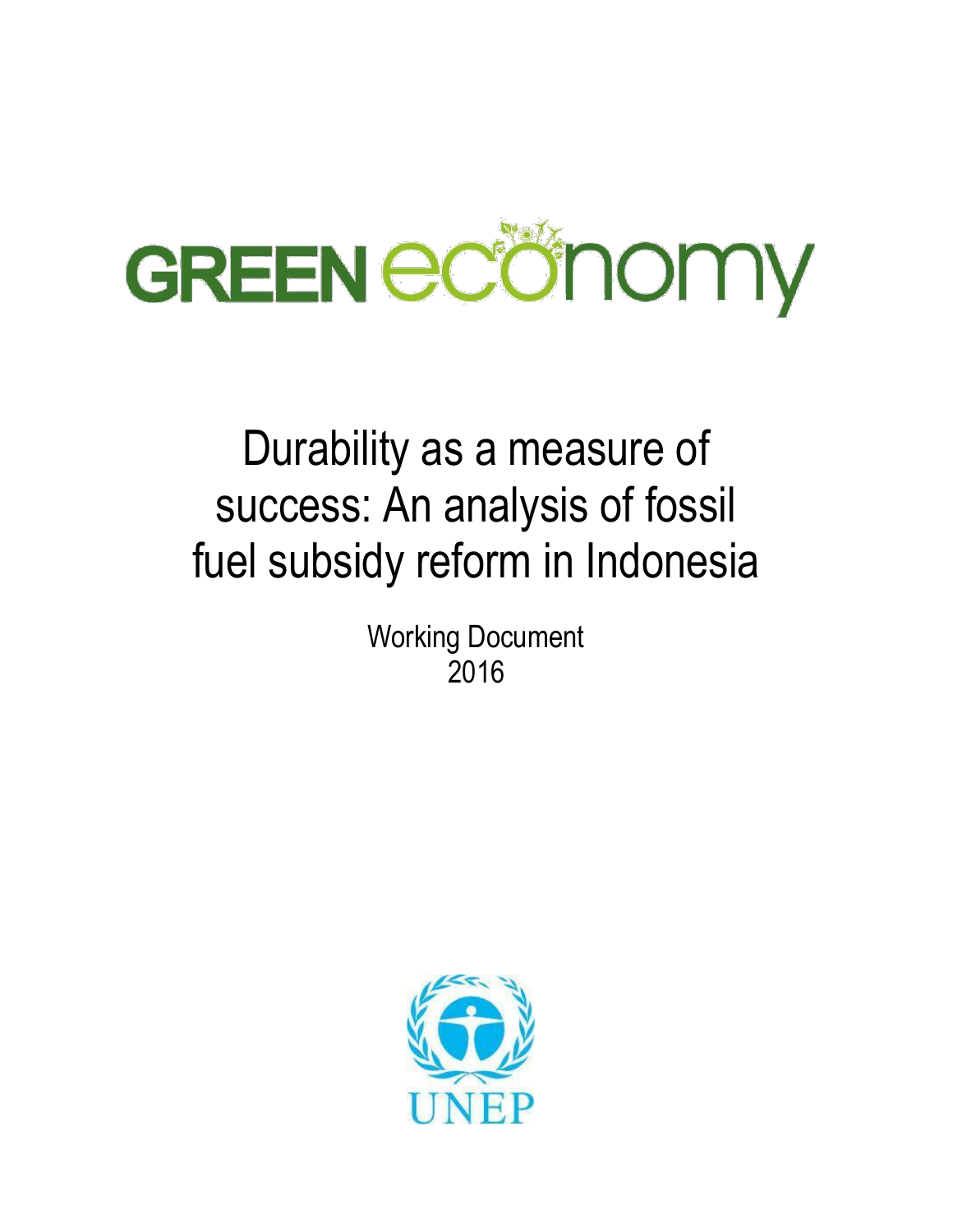

**©**United Nations Environment Programme, 2016

This publication may be produced in whole or in part and in any form for educational or non-profit purposes without special permission from the copyright holder, provided acknowledgement of the source is made. UNEP would appreciate receiving a copy of any publication that uses this publication as a source.

No use of this publication may be made for resale or for any other commercial purpose whatsoever without prior permission in writing from the United Nations Environment Programme.

#### **Citation**

UNEP. (2016). Redefining Success in the Fossil Fuel Subsidy Reform in Indonesia. Geneva: United Nations Environment Programme, 2016.

#### **Disclaimer**

The designations employed and the presentation of the material in this publication do not imply the expression of any opinion whatsoever on the part of the United Nations Environment Programme, nor does citing of trade names or commercial processes constitute endorsement.

This publication has been produced with the assistance of the European Union. The contents of this publication are the sole responsibility of UNEP.

> **UNEP** promotes environmentally sound practices globally and in its own activities. This publication is printed on 100% recycled paper, using vegetable inks and other ecofriendly practices. Our distribution policy aims to reduce UNEP's carbon footprint.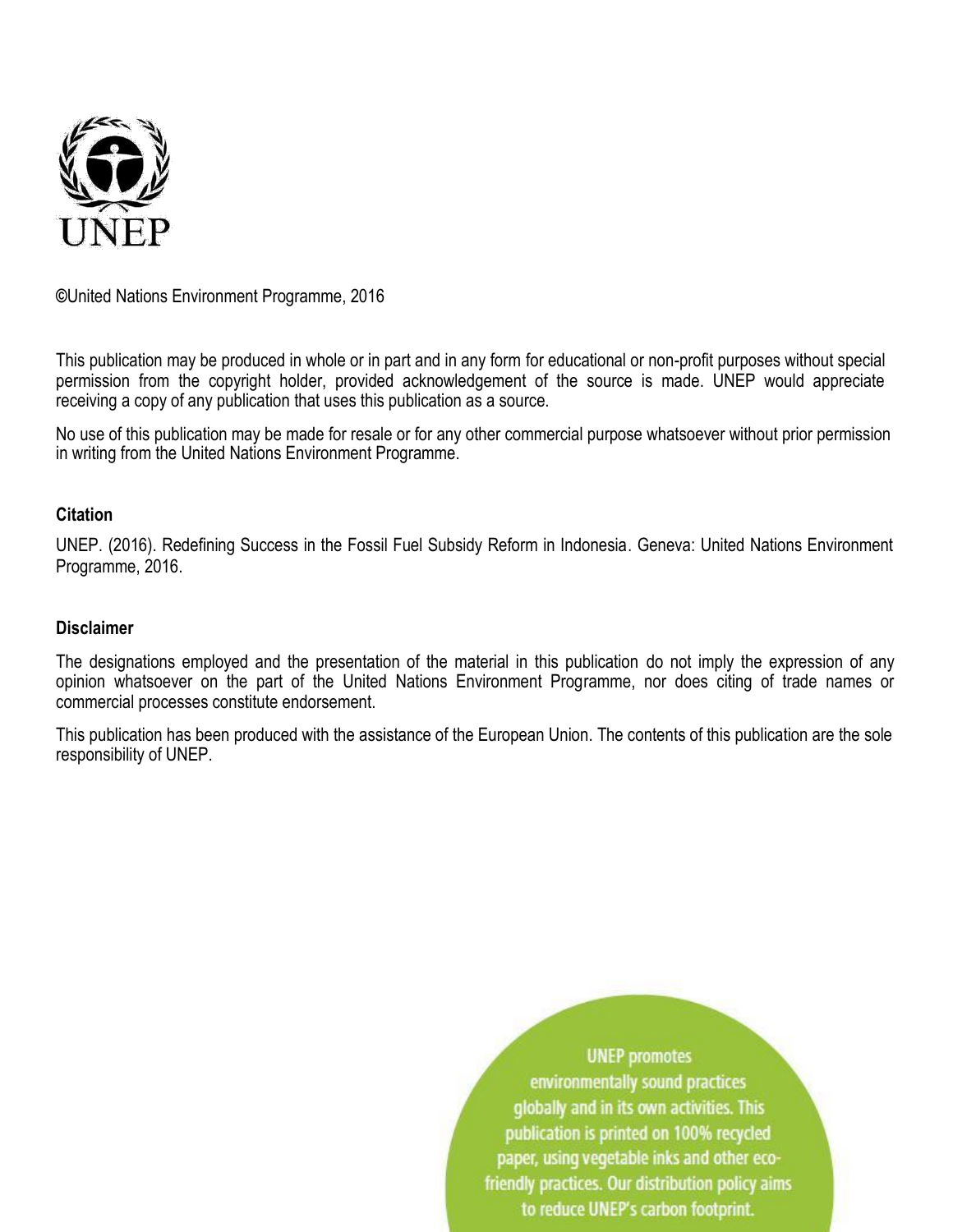# **Table of Contents**

| 1.  |  |
|-----|--|
| 2.  |  |
| 3.  |  |
| 3.1 |  |
| 4.  |  |
|     |  |
|     |  |
|     |  |
|     |  |
|     |  |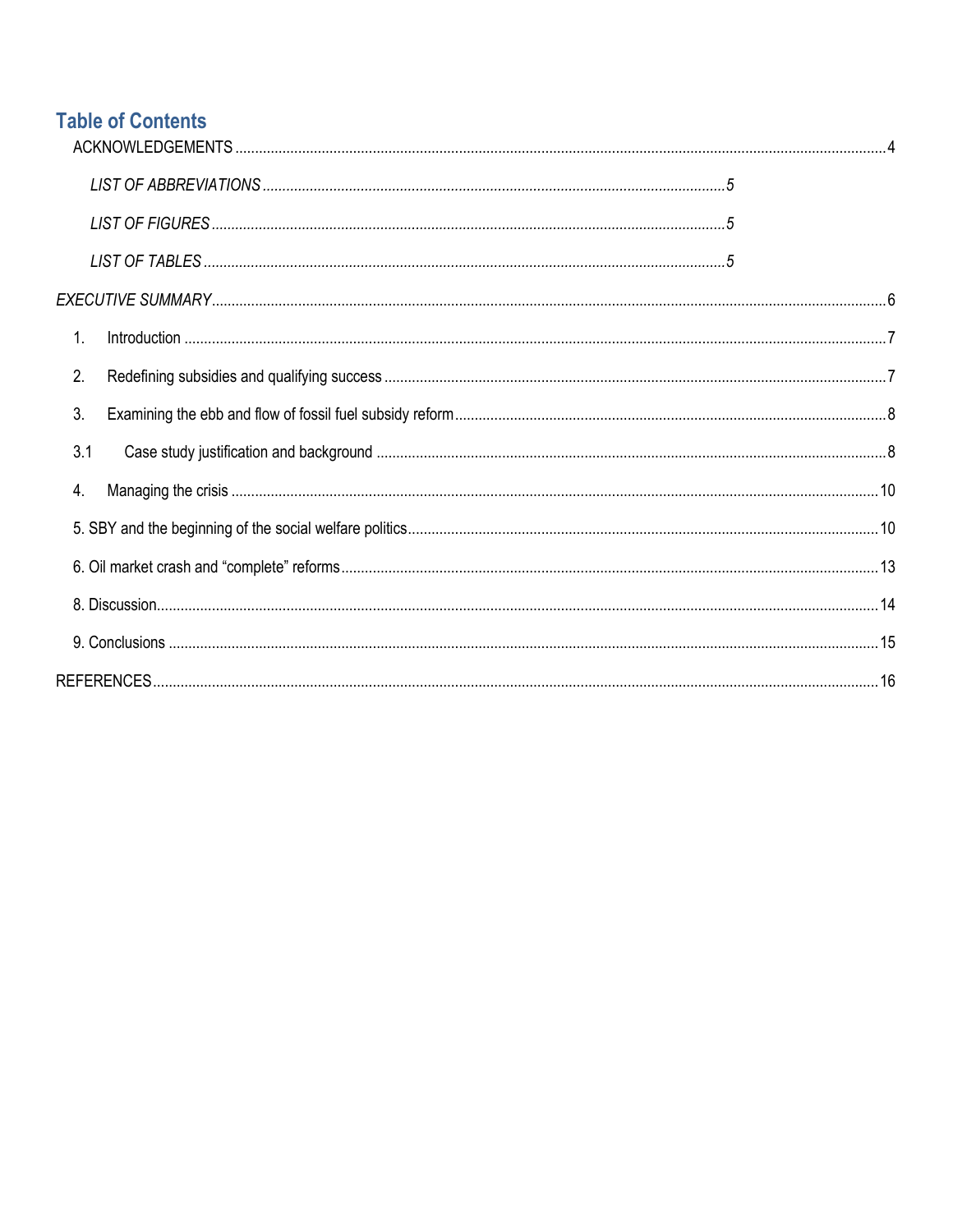#### <span id="page-3-0"></span>**ACKNOWLEDGEMENTS**

This study was carried out under the 'Innovation Policy for Green Economy' Project at the United Nations Environment Programme (UNEP) which was managed by Joy Kim of the UNEP Economics and Trade Branch. The study was prepared by Kathryn Chelminski at the Graduate Institute of Geneva.

The authors gratefully acknowledge the helpful comments from Henry Lee, Joe Aldy and Jay Rosengard at the Harvard Kennedy School. Within UNEP, administrative support was provided by Maria Lopez Conde and Chiara Moroni. The report was edited by Heather Lima.

UNEP would like to thank Liliana Andonova and Joelle Noailly of the Graduate Institute of Geneva for their co-operation and support of the development of this study.

UNEP gratefully acknowledges the financial support of the Swiss National Science Foundation, the Swiss Network for International Studies.

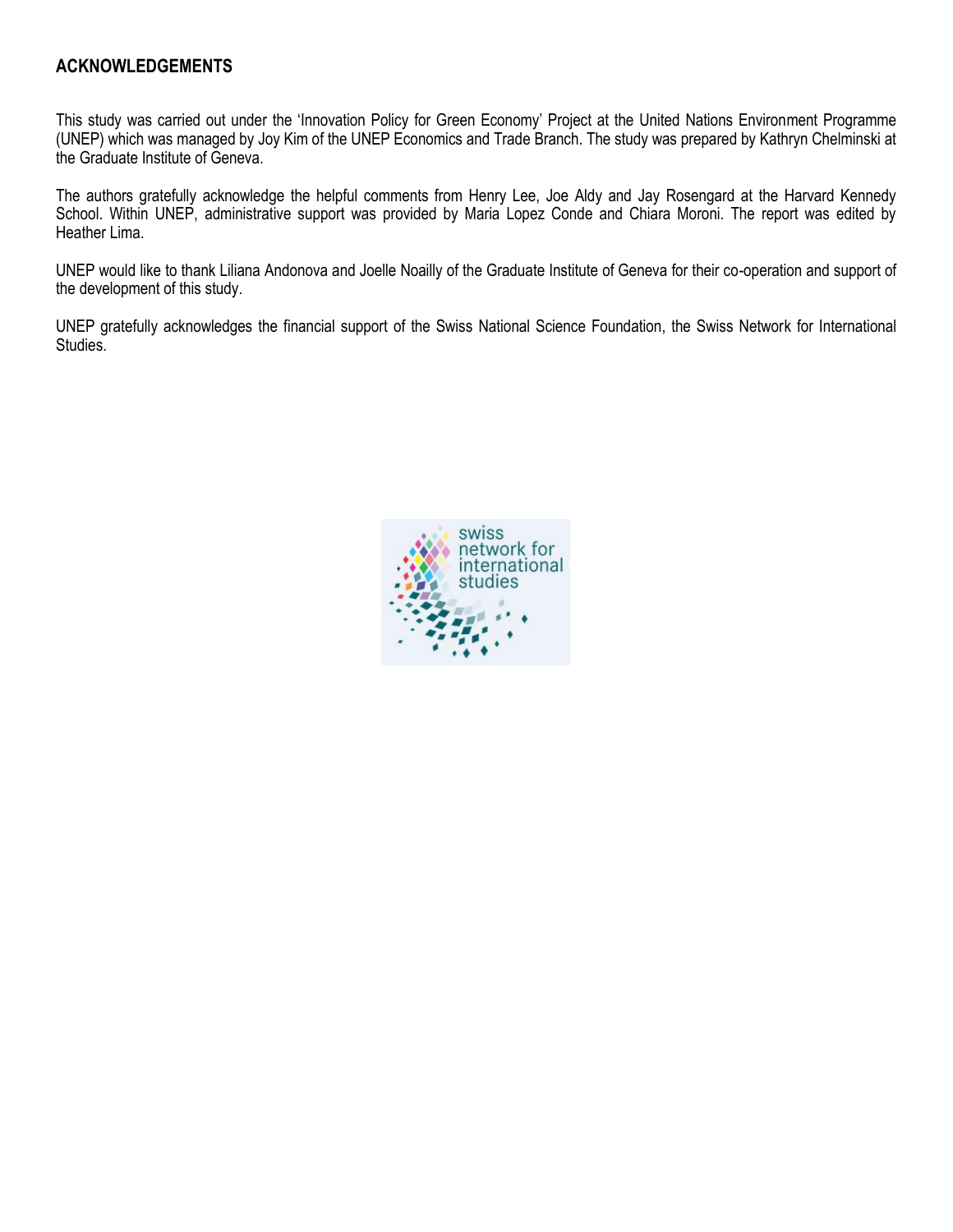#### <span id="page-4-0"></span>**LIST OF ABBREVIATIONS**

| <b>IDR</b>  | Indonesian rupiah                                 |
|-------------|---------------------------------------------------|
| IEA         | <b>International Energy Agency</b>                |
| <b>IMF</b>  | <b>International Monetary Fund</b>                |
| <b>LPG</b>  | Liquid Petroleum Gas                              |
| <b>NGOs</b> | Non-governmental organisation                     |
| <b>OECD</b> | Organisation for Economic Co-Operation and        |
|             | Development                                       |
| <b>OPEC</b> | Organization of the Petroleum Exporting Countries |
| <b>SBY</b>  | Susilo Bambang Yudhoyono                          |
| <b>UNEP</b> | United Nations Environment Programme              |
| <b>USD</b>  | United States dollar                              |
|             |                                                   |

#### <span id="page-4-1"></span>**LIST OF FIGURES**

Figure 1: Indonesia fuel prices compared to international oil market prices Figure 2: Fuel subsidies in Indonesia (2006-2015)

Figure 3: Fluctuations of subsidies and currency exchange rate

#### <span id="page-4-2"></span>**LIST OF TABLES**

Table 1: Timeline of fossil fuel subsidy reforms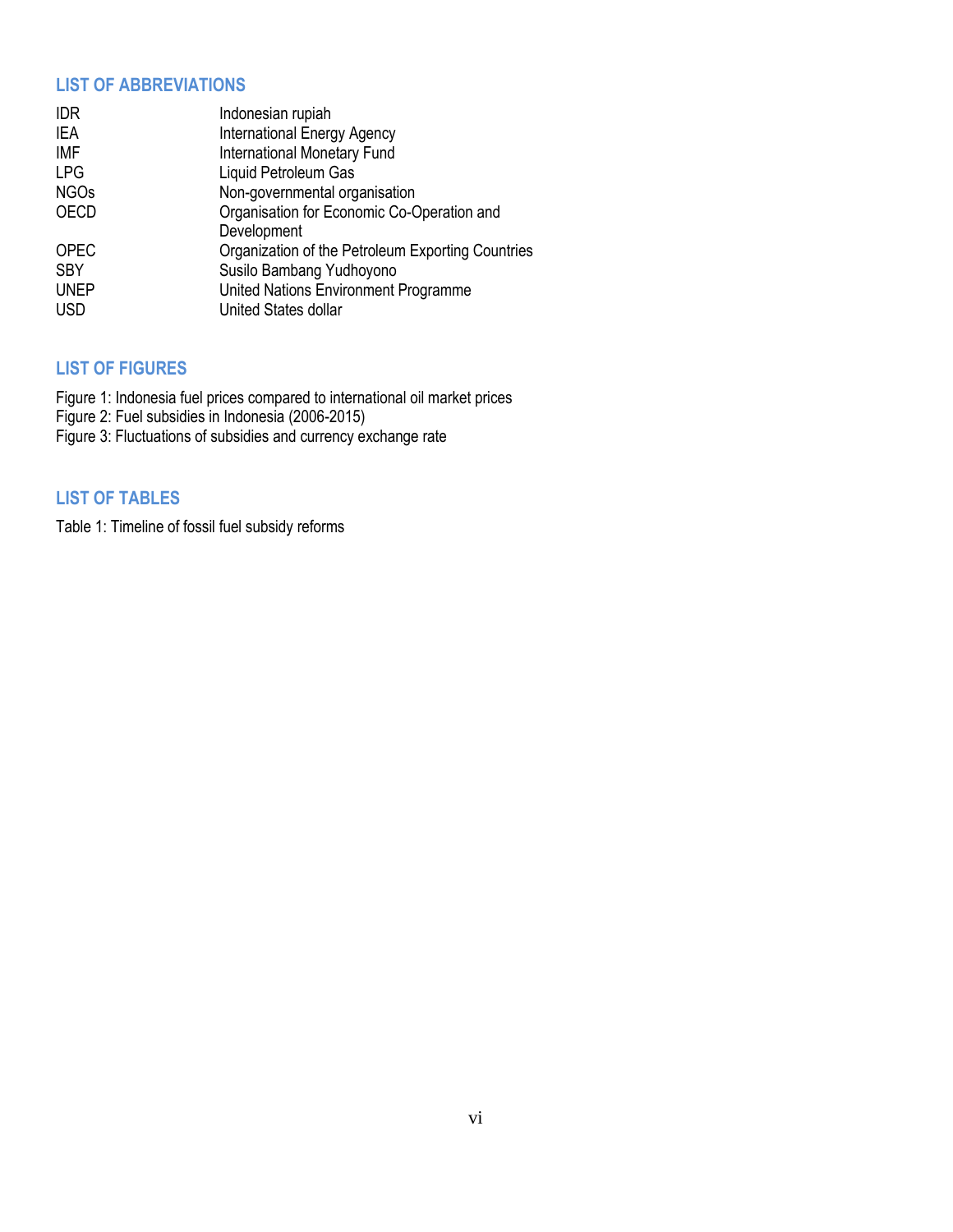# <span id="page-5-0"></span>**EXECUTIVE SUMMARY**

Fossil fuel subsidies are widely used around the world to reduce the cost of energy production and end prices paid by consumers. In 2014, world fossil fuel subsidy expenditures totalled USD 493 billion.<sup>1</sup> In emerging markets, fossil fuel subsidies are justified as beneficial for poverty alleviation but quite often the populations that benefit most are not the populations most in need of subsidies. The IMF estimates that the poorest 20 per cent of households receive less than 7 per cent of the benefits generated by fossil fuel subsidies.<sup>2</sup> Additionally, fossil fuel subsidies also create a series of negative externalities such as: undermining the competitiveness of renewable energy generation; reinforcing lock in of fossil fuel technologies in the electricity system; reducing market energy market efficiency and discouraging investment in renewable energy technology.<sup>3</sup> In 2009, G-20 leaders committed to "rationalize and phase out over the medium term inefficient fossil fuel subsidies that encourage wasteful consumption."<sup>4</sup> While the process of fossil fuel subsidy reduction is ongoing, it is at an "alarmingly slow" rate, according to the OECD.<sup>5</sup>

Notorious for its wasteful fossil fuel subsidies, Indonesia offers a checkered history over 14 attempts at reform. The case of Indonesia provides important insights on the political challenges of implementing reforms in developing countries in the context of vested interests, corruption, strong interest groups and a poor population susceptible to the indirect effects of reducing fossil fuel subsidies. The first attempt at reforms during the aftermath of the Asian financial crisis incited violent protests over fuel price increases and the legacy of rampant corruption, contributing to Suharto's overthrow in 1998. In contrast, President Jokowi's 2015 reform was met with broad-based support. Using qualitative analysis, this paper examines the factors that contributed to the variation in the social acceptability and durability of fuel subsidy reforms over the nearly 20-year history. The success of reforms, which are defined here in terms of their durability, is examined from two angles—their social acceptability and their economic effectiveness. While the literature on fossil fuel subsidies covers many case studies of reform, there is a lack of theorizing on the factors necessary for successful reform. This paper contributes to filling that gap by providing an analysis of the drivers of successful reform.

The analysis found that economic crises overwhelmingly drove reforms but social assistance, strong political leadership and communication campaigns, presenting strong political and economic policy choices, were the most critical factors in facilitating durable reform in Indonesia. Nevertheless, even with social assistance and political leadership, the efficiency of reforms are mitigated by the volatility in the oil and currency markets. Two strong examples of fuel subsidy reforms in Indonesia are the 2005 reforms and the 2007 reforms since they achieved both social acceptability as well as economic objectives of reducing budgetary deficits. The key aspects of these reforms included social assistance to the poor to offset the impacts of fuel price hikes and strong communication strategies to disseminate information regarding the reforms and relief of the budgetary crises. The other subsidy reforms that were repealed when prices were again reduced following fluctuations in the currency or oil markets would not qualify as successful as they do not meet the durability requirement. The Indonesia case also provides useful insights into how fluctuations in the oil and currency markets can limit the effectiveness of fossil fuel subsidy reforms.

 $\overline{\phantom{a}}$ 

<sup>1</sup> IEA 2015a

<sup>2</sup> Arze del Granado et al.. 2010

<sup>3</sup> GSI 2014; WEF 2009; Whitley 2013

<sup>4</sup> IEA et al.. 2009

<sup>5</sup> Doyle 2015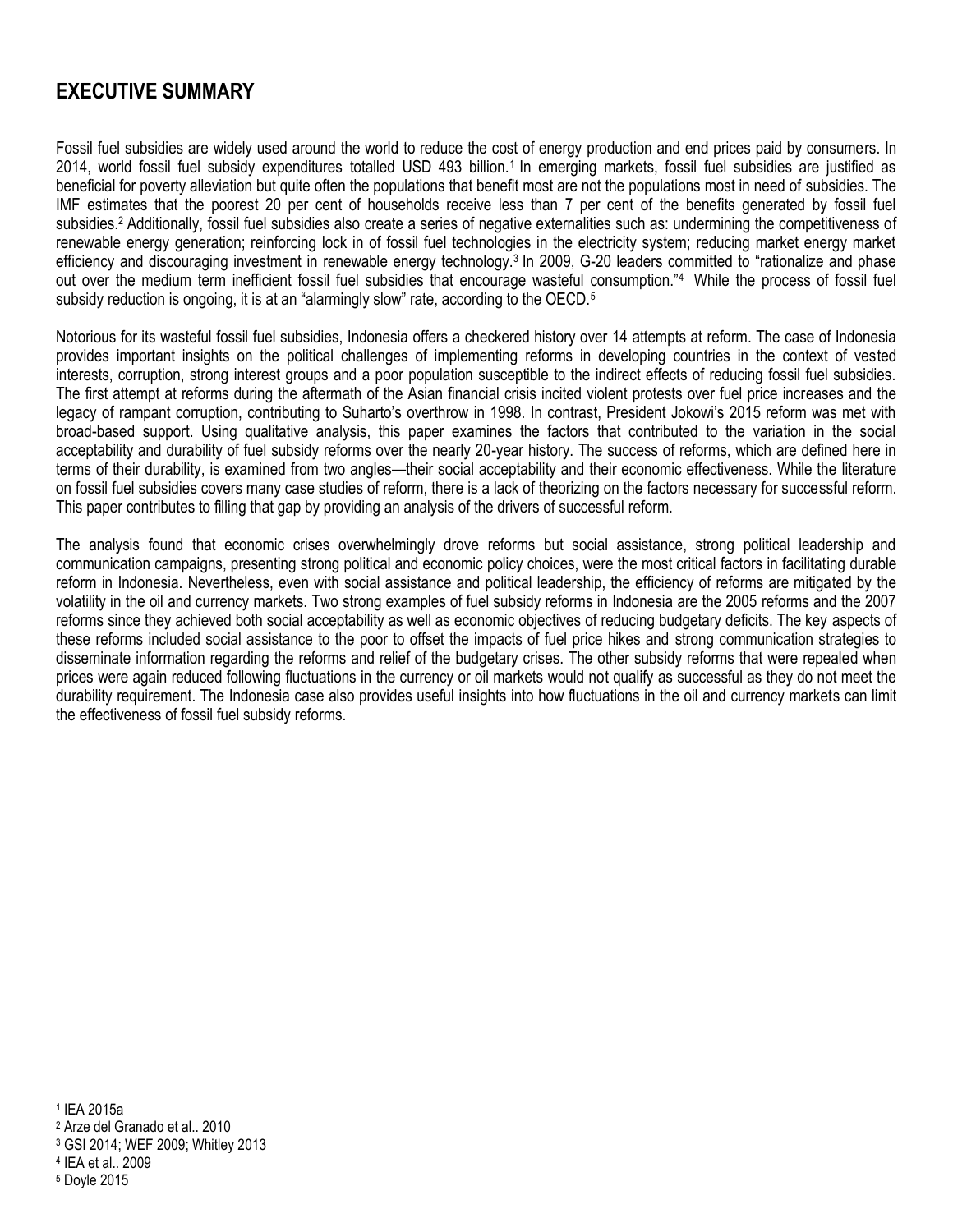# <span id="page-6-0"></span>*1. Introduction*

Indonesia's first attempt at fossil fuel subsidy reform following the Asian financial crisis in 1997 exacerbated the already dire economic situation for people across the country. The dramatic increase in fuel prices ignited protests and violent riots, representing the breaking point in public patience for the Suharto's regimes rampant corruption and poor governance; the weeks of unrest following the reforms contributed to Suharto's resignation in 1998. Numerous fuel subsidy reforms were attempted in Indonesia in the nearly two subsequent decades but with varying degrees of success due to factors such as: the onset of external shocks or economic crises; the strength of political leadership; effective communication campaigns and the provision of social assistance. This paper asks whether the Indonesia case provides an example of "successful" subsidy reform by analysing three periods of reform – the aftermath of the Asian financial crisis under President Suharto, Megawati and Wahid (1997-2003), the introduction of social assistance programmes under SBY (2004- 2013), and the most recent reforms under Jokowi in 2014/2015. The success or durability of these reforms will be examined from two angles—the social acceptability of the reforms and the economic effectiveness of reforms at relieving budgetary pressure. Following the political economy approach, this paper will look at the factors that contributed to the successful removal of the subsidies and increase in energy prices, the social acceptability of these reforms, and the political and economic challenges in implementing these policies. Indonesia presents an excellent case study to shed light on the factors that contribute to the durable reform of fossil fuel subsidies in a developing country.

## <span id="page-6-1"></span>*2. Redefining subsidies and qualifying success*

Fossil fuel subsidies are widely used around the world to reduce the cost of energy production and the end price paid by consumers. In 2014, world fossil fuel subsidy expenditures totalled USD 493 billion.<sup>6</sup> In emerging markets, fossil fuel subsidies are justified as beneficial for poverty alleviation but quite often the populations that benefit most are not those in most need. The IMF estimates that the poorest 20 per cent of households receive less than 7 per cent of the benefits generated by fossil fuel subsidies.<sup>7</sup> Additionally, fossil fuel subsidies create a series of negative externalities such as undermining the competitiveness of renewable energy generation, reinforcing lock in of fossil fuel technologies, reducing market efficiency, and discouraging investment in renewable energy technology.<sup>8</sup>

In their joint G-20 report on the phasing out of fossil fuel subsidies, the IEA, OECD and the World Bank define an energy subsidy as "any government action that lowers the cost of energy production, raises the revenues of energy producers, or lowers the price paid by energy consumers."<sup>9</sup> Energy subsidies can include several elements: direct budgetary spending and tax relief, provision of resources below market rates, market price support and market transfers (purchase obligations, tariffs and mandates).<sup>10</sup> Energy subsidy reform does not have a common definition, yet a shared measurement is necessary for determining change and effectiveness in policy. While many scholars and media often reference the change in the share of government expenditures on fuel subsidies in the overall budget as reform, this is misleading for two reasons: firstly, change in global oil prices affects the share of expenditures on fuel subsidies; secondly, the overall currency exchange rate also has an impact on the share of government expenditures on fuel subsidies, particularly for imported fuels, which is often overlooked in the literature.<sup>11</sup> Subsidy reform is also measured by the increase in energy prices and the reduction of the subsidies. However, without the removal of all price controls so that domestic fuel prices reflect the global oil market, fuel subsidy reform is incomplete. Furthermore, it is important to distinguish between what qualifies as political reform and what drives "successful" reform. Hill defines successful reform as "durable and significant policy change that improves aggregate socio-economic welfare, consistent also with an objective function that recognizes distributional and environmental considerations."<sup>12</sup> A "durable" reform implies that they are socially and politically acceptable and can be implemented without public protest.

The political economy literature has outlined several studies on drivers of political reform, such as external shocks or crises, political leadership for reform and strong communication campaigns. Negative external shocks, such as economic crises for example, provide necessity and urgency in initiating required reforms that may be unpopular under stable economic times.<sup>13</sup> These shocks can also allow reforms to be carried out as "low politics", or without an ideological base, which makes them easier to pass with public support.<sup>14</sup> The role of the public support for reforms, whether community groups, industry associations or students, is important in determining the durability of political reforms.<sup>15</sup> Strong communication campaigns explaining the reforms and the policies for reducing their subsequent

6 IEA 2015

 $\overline{a}$ 

- 9 IEA et al. 2009
- <sup>10</sup> GSI 2014
- <sup>11</sup> Diop 2014
- <sup>12</sup> Hill 2013, p. 109
- <sup>13</sup> Drazen and Grilli 1993; Aswicahyono et al. 2009; Hill 2013
- <sup>14</sup> Soesastro 1989
- <sup>15</sup> Basri and Hill 2004

<sup>7</sup> Arze del Granado et al.. 2010

<sup>8</sup> GSI 2014; WEF 2009; Whitley 2013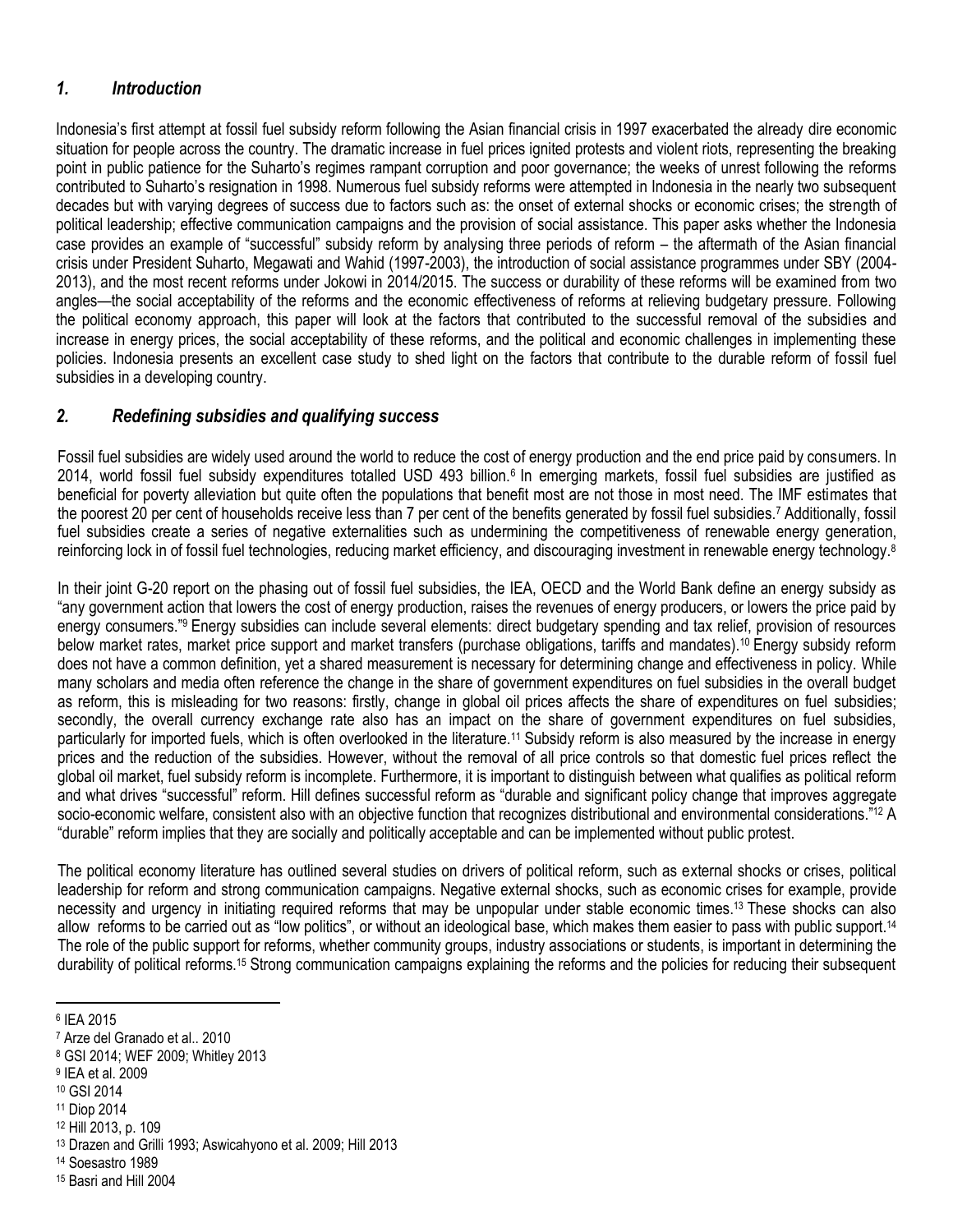negative impacts are an important element for success, by helping the public that is most affected better understand the economic logic behind the changes.<sup>16</sup> This paper aims to fill gaps in the existing literature by illuminating the political and economic factors that contributed to successful reform of fossil fuel subsidies in Indonesia.

# <span id="page-7-0"></span>*3. Examining the ebb and flow of fossil fuel subsidy reform*

Returning to definitions, this paper will define fuel subsidy reform as the change in fuel prices to reduce subsidies to alleviate budgetary deficits. However, the complete reform of fossil fuel subsidies requires the removal of price controls so that domestic fuel prices reflect the global oil prices. A successful reform involves the achievement of socio-economic benefits as well as distributional considerations.<sup>17</sup> In the case of Indonesia, this involves the reduction of budgetary deficits,<sup>18</sup> the redistribution of the budget to contribute to economic development, and creating a buffer for poor populations impacted by negative externalities of fossil fuel subsidy reform (i.e. inflation and a rise in the price of consumer goods).

## *3.1 Case study justification and background*

<span id="page-7-1"></span>Indonesia is a case study that illustrates the political challenges of implementing fossil fuel subsidy reform in a developing country. Fossil fuel subsidies have had a major impact on Indonesia's energy policy, development and overall economic health—but not in the way the government intended. Following the 1973 Oil Crisis, Indonesia benefitted from rising global oil prices and domestic production. As Indonesia became an OPEC member and major producer in the mid-1960s, the government began subsidizing fossil fuels for domestic consumption to alleviate poverty, reduce the effect of inflation and as a basic public service obligation underlined in the Constitution.<sup>19</sup> Oil exports fueled an economic boom throughout the 1980s and 1990s, but mismanagement, overproduction and corruption led to long-lasting negative impacts. One of the most significant consequences was Indonesia's transition from a net oil exporter to net-importer in 2004 due to decades of mismanagement and a lack of investment in the oil sector; this change meant the government began subsidizing imported fuels, which quickly became unsustainable. Fuel subsidies not only encourage energy consumption, due to cheap energy prices, distort energy markets, and provide an opportunity for fuel smuggling, but they also produce macroeconomic instability exacerbated by volatility in the currency exchange rates and global oil market.<sup>20</sup> Subsidies contributed to the ongoing energy crises exacerbated by inadequate supplies coupled with growing demand and much-needed infrastructure investment, by swallowing up to 24 per cent of government expenditures.<sup>21</sup> These challenges have put pressure on the Indonesian government to prioritize energy diversification, reduce subsidies and raise fuel prices.<sup>22</sup> Indonesia makes an excellent case study because it illustrates the challenges involved in subsidy reform in developing countries—including corruption, vested interests, democratization and domestic energy consumption dependent on fossil fuels.

Using qualitative analysis, this paper examines the fossil fuel subsidy reforms starting in 1997, in the aftermath of the Asian financial crisis and the fall of President Suharto, up until the recent reforms administered by President Jokowi (2014-2015). The various reforms are detailed in Table 1 below. The factors of external crisis, political leadership and strong communication campaigns along with social assistance, are evaluated across three periods of reforms using process tracing.<sup>23</sup> Data was collected from primary and secondary documents, field research and semi-structured interviews. Primary documents include analysis of government budgets, government expenditures, Ministry of Energy presentations, and local newspaper articles covering the reforms. Secondary documents include policy analysis of fossil fuel subsidy reform and articles and reports published by other scholars and organisations. Interviews were carried out in Jakarta, Indonesia from July-August 2015 with a range of government officials from the Ministry of Finance and Ministry of Energy, policy analysts, international organisations and local NGOs working on energy subsidy reform.<sup>24</sup>

#### **Table 1: Timeline of fossil fuel subsidy reforms**<sup>25</sup>

| <b>Date</b> | <b>Pricing Reform</b> |  |
|-------------|-----------------------|--|
|-------------|-----------------------|--|

<sup>16</sup> Pradiptyo et al. 2015; Odugbemi and Jacobson 2008; Indriyanto et al. 2013; Beaton, Christensen and Lontoh 2015

 $\overline{\phantom{a}}$ 

<sup>23</sup> Checkel 2006; Collier 2011

<sup>25</sup> ADB 2015; Beaton and Lontoh 2010; IMF 2013

<sup>17</sup> Hill 2013

<sup>18</sup> Aldy 2013

<sup>19</sup> GoI 1945

<sup>20</sup> Indonesia allocated subsidies to a range of fuels, including LPG, kerosene, automotive diesel, gasoline, as well as electricity. HSKIP 2013, p. 78- 79; Bridle and Kitson 2014, GSI 2014; World Bank 2009

<sup>21</sup> HKSIP2013

<sup>22</sup> EIA 2014; Bridle and Kitson 2014; Differ Group 2012

<sup>&</sup>lt;sup>24</sup> Interviews were carried out predominantly with government officials, as well as with IISD during 2015 field research in Jakarta. A full list of interviews is in the bibliography.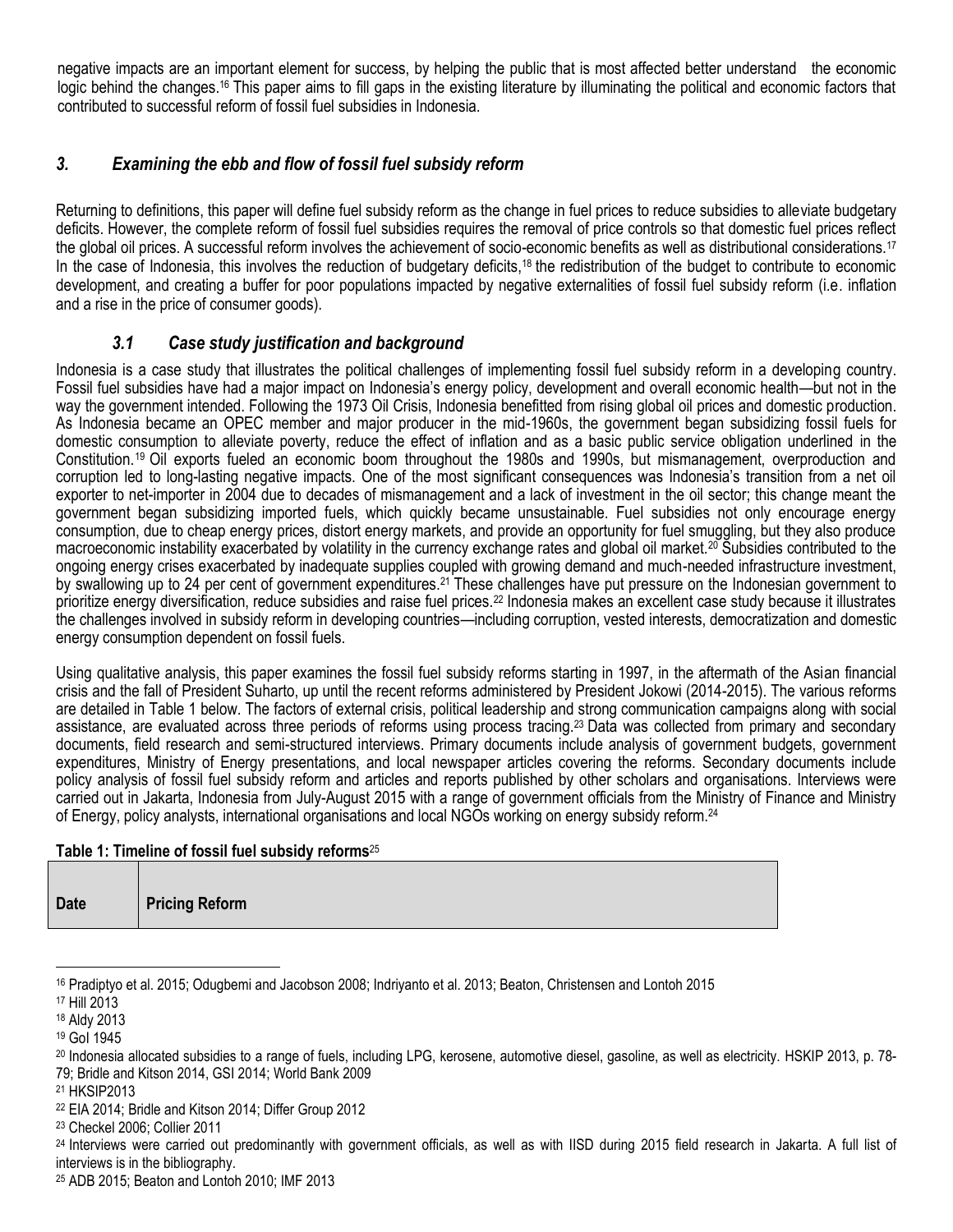| 1997             | Following the Asian Financial Crisis, gov't increased kerosene by 2%, diesel by 60% and gasoline<br>by 71%.                                                                                                 |
|------------------|-------------------------------------------------------------------------------------------------------------------------------------------------------------------------------------------------------------|
| 2000             | Kerosene, diesel and gasoline prices raised for households despite violent demonstrations                                                                                                                   |
| 2001             | Kerosene, diesel and gasoline prices raised for industry                                                                                                                                                    |
| 2003             | Attempt made to link movements in domestic fuel prices and international prices                                                                                                                             |
| 2005             | Price increase by 29% in March and 114% in October. Industry no longer eligible to access<br>subsidized diesel                                                                                              |
| 2006             | Price increase for industrial users                                                                                                                                                                         |
| 2007             | Introduction of Kerosene-to-LPG conversion programme to encourage LPG use and phase-out<br>kerosene subsidy                                                                                                 |
| 2008             | Price increases in May of 33% for gasoline, 28% for diesel, and 25% for kerosene. Gasoline and<br>diesel prices were lowered in December by 20% and 15% respectively, as international oil prices<br>eased. |
| 2009             | Prices lowered in January by 11% and 7% respectively, leaving gasoline prices the same as diesel<br>prices (close to 2005 levels)                                                                           |
| 2013             | One-time price increase averaging 40%                                                                                                                                                                       |
| 2013             | Base tariff increased 15% over 2013 (households consuming > 450-900 va not included)                                                                                                                        |
| January<br>2014  | Attempt to raise prices of 12 kg cylinders, but the price increase was rolled back                                                                                                                          |
| November<br>2014 | Gov't initiated price increases of 31% and 36%, respectively                                                                                                                                                |
| January<br>2015  | Subsidies for gasoline entirely removed, but low oil prices cause a price decline of 12%. Diesel<br>subsidies reduce to IDR 1,000 per litre.                                                                |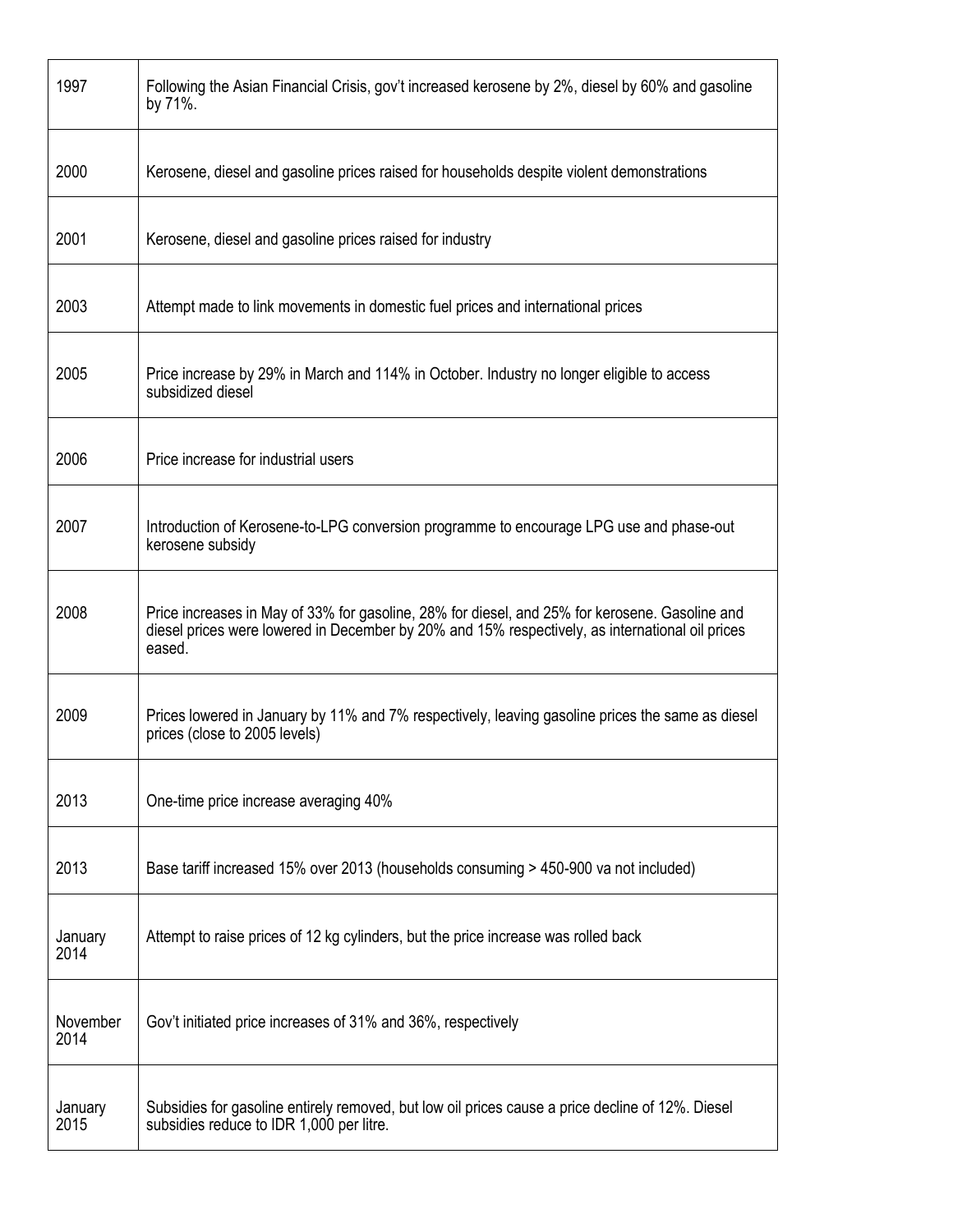# <span id="page-9-0"></span>*4. Managing the crisis*

In the six months following the Asian financial crisis between July 1997 and January 1998, the rupiah collapsed from 2,500 to the US dollar to nearly 10,000, dramatically increasing prices and halting imports.<sup>26</sup> To abate the Asian financial crisis, President Suharto committed to a 50-point agreement with the IMF to qualify for an emergency loan.<sup>27</sup> Some of the points included dismantling state and private monopolies and cutting subsidies of basic commodities, including fossil fuels. While the IMF package envisioned a gradual phase out of subsidies between 1998 and 1999, the government dramatically raised prices on kerosene (25 per cent), diesel (60 per cent) and gasoline (71 per cent) in May 1998 prior to the first IMF loan disbursement meeting.<sup>28</sup> The result was disastrous. Student groups in cities across Indonesia went to the streets in protest of rising prices, which they deemed a result of corruption. The subsidy reform and fuel price increases were the tipping point in the discontent with the rampant corruption under Suharto's regime. For three months, student protestors demanded the resignation of Suharto and eventually occupied Parliament. Suharto formally resigned and handed power to his Vice President, B. J. Habibie, on May 21, 1998.<sup>29</sup> The new government had a heavy agenda due to the economy in a state of free-fall with high inflation, food shortages, bankruptcies and economic paralysis, due to the rupiah's dramatic depreciation. There were five subsequent attempts made to reform subsidies by President Wahid and President Sukarnoputri (Megawati) between 2000 and 2003, with varying degrees of success depending on global oil prices. The first round of reforms and price hikes under Wahid were put in place when global oil prices were low.<sup>30</sup> However, the reforms put in place under Megawati in 2002 were soon undermined by gradual increases in global oil prices that ended in violent demonstrations by students and a public convinced that the price increases were linked to powerful interest groups.<sup>31</sup> The government formula-based system for adjusting prices was eventually abandoned following these protests. <sup>32</sup> During the Wahid and Megawati reforms, the government provided compensation packages called the Energy Subsidy Reduction Impact Mitigation Programme that provided support for education, health, social welfare and unemployment, among other objectives.<sup>33</sup> Nonetheless, these social assistance programmes were criticized for not being launched in parallel to price hikes, which brings into question their impact in reducing protests.

During this period, the external shock of the Asian financial crisis and the conditionality attached to the IMF stabilization loan was the major factor in driving the adoption of the fossil fuel subsidy reform policy. However, despite the fact that the economic crisis was important in creating the urgency for reforms, it was unsuccessful in shifting fuel subsidy reform to "low politics"; the problems with government corruption surrounding this period were too severe for reforms to be disassociated from politics. There was also a negative impact from fluctuations in the oil market on the effectiveness of the reforms and social assistance provisions. The next period looks at a more successful series of reforms in the mid-2000s, as social assistance is introduced alongside subsidy reform policies.

## <span id="page-9-1"></span>*5. SBY and the beginning of the social welfare politics*

As Indonesia grappled with the fallout from the Asian financial crisis, this period marked the beginning of a shift in Indonesian energy policy, whereby the necessity of reforming subsidies overrode the lack of political favourability for reform. In this period, the Indonesian government began initiating a social welfare system to compensate poor populations for the indirect economic burden caused by subsidy reforms. These programmes were important in winning over popular opinion, which helped make substantial price changes possible. In 2004, Susilo Bambang Yudhoyono (SBY) was elected as the Indonesian president in the same year that Indonesia shifted from a net-oil exporter to a net-oil importer. The government's subsidies on imported fuels had a disastrous impact on the budget. Spending on fossil fuel subsidies for gasoline, diesel and kerosene rose to IDR 105.4 trillion (USD 8 billion).<sup>34</sup> The SBY government was forced to remove fuel subsidies to alleviate the budget deficit.<sup>35</sup> Fuel prices were increased in March and October by 29 per cent and then 114 per cent, which reduced the deficit by IDR 49.3 trillion (USD 4.5 billion) and then USD 131.7 trillion (USD 10 billion), respectively.<sup>36</sup> This reform was arguably possible politically – without a major backlash from the public – due to the introduction of social assistance programmes.

l

<sup>36</sup> Beaton and Lontoh 2010

<sup>26</sup> Pisani 2014, p. 47

<sup>27</sup> IMF 2013 ; Beaton and Lontoh 2010

<sup>28</sup> Beaton and Lontoh 2010

<sup>29</sup> Mydans 1998

<sup>30</sup> Beaton, Lontoh and Wai-Poi n.d.

<sup>31</sup> Bacon & Kojima, 2006; Beaton and Lontoh 2010

<sup>32</sup> Beaton, Lontoh and Wai-Poi n.d.

<sup>33</sup> Beaton, Lontoh and Wai-Poi n.d.

<sup>34</sup> Beaton and Lontoh 2010, p. 8

<sup>35</sup> Basri 2015b; Beaton and Lontoh 2010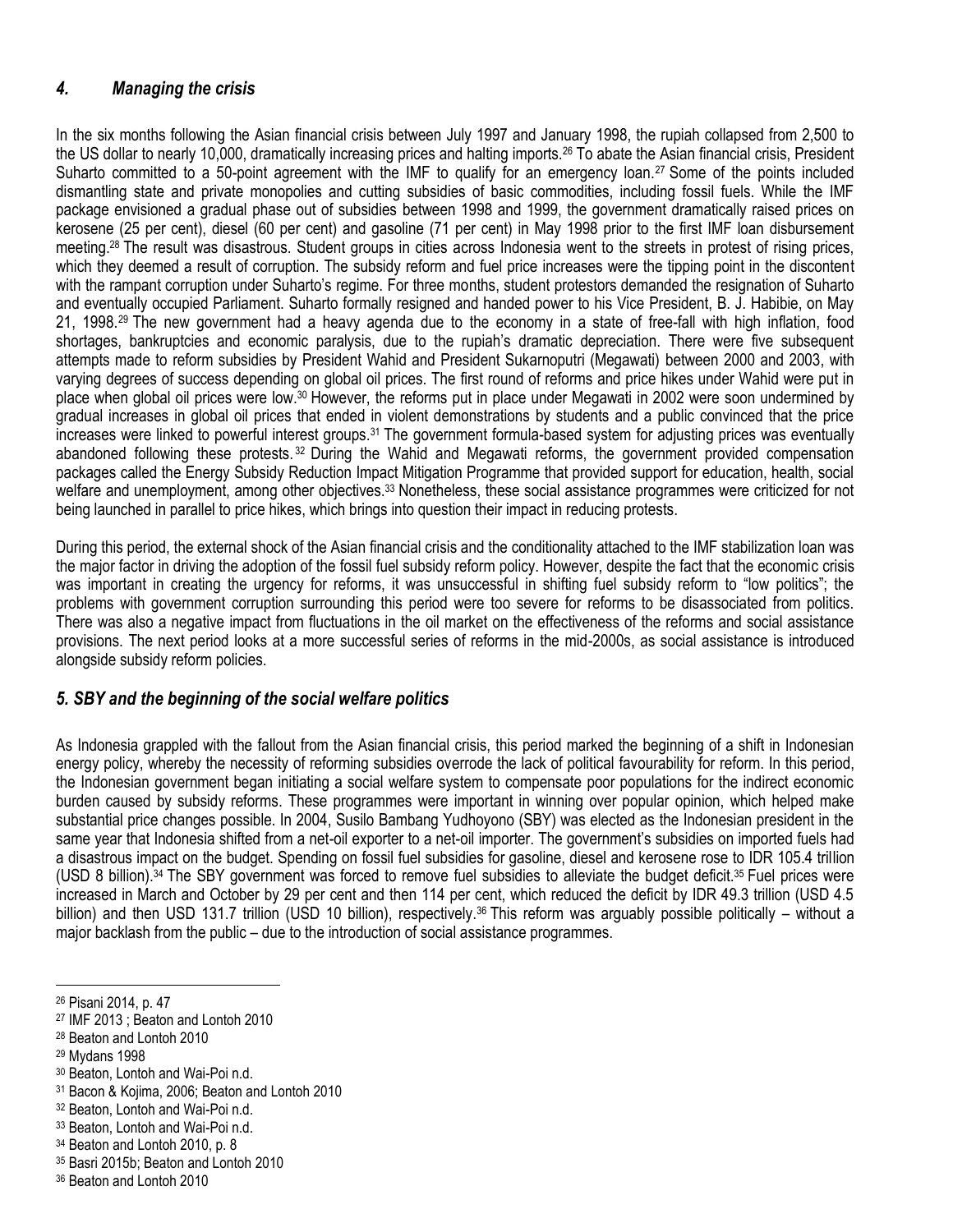The trouble with fossil fuel subsidy reform in Indonesia is that subsidies were originally implemented for poverty reduction, yet they did not reach their targeted population. The World Bank found that for 2012, nearly 40 per cent of fuel subsidies went to the richest 10 per cent of households and less than 1 per cent went to the poorest 10 per cent, which makes fuel subsidies essentially "generous transfers of taxpayer money to the rich."<sup>37</sup> Indonesia's fuel subsidies covered mainly transportation fuels, which mainly benefitted largely middle to upper class households that could afford vehicles.<sup>38</sup> Yet indirectly, fuel subsidy reforms negatively impacted poor populations since the increase in fuel prices creates headline inflation, raising the overall cost of consumer goods and the subsequent cost of living; this affects all consumers but hits the poor populations the hardest.<sup>39</sup> Therefore social assistance programmes were seen as a way to cushion the most vulnerable households against the indirect impacts of reforms. This is an important point in the case of Indonesia as it differs from other countries where the populations most directly impacted by reforms receive compensation such as tax breaks or direct assistance, such as in the case of Iran.<sup>40</sup>

The provision of social assistance also illustrates the Government of Indonesia's prioritization of poverty alleviation and shift towards a welfare state. In the early 2000s in the post Suharto era, the government became increasingly accountable to the public and candidates in local and national elections promised ambitious social welfare assistance for education, poverty reduction and healthcare.<sup>41</sup> Social assistance became a salient issue in politics. SBY's tremendous public support can be attributed to heavy investment in social programmes, which improved his poll figures.<sup>42</sup> To overcome the political challenges of subsidy reform and to alleviate the burden of price increases on the poor, SBY's administration started to provide compensation programmes ranging from the distribution of clean cook stoves using liquid petroleum gas (LPG) instead of kerosene), and a cash transfer programmes to an overall increase in spending on health, education and social welfare.<sup>43</sup>

With the objective of reducing subsidies for kerosene, the SBY administration undertook a major energy conversion programme between 2007 and 2011 to convert 50 million households from using kerosene to LPG. The government had subsidized kerosene for household cooking, heating and transportation for decades, but with the growing population and increasing price of oil, the subsidies were creating a large budget deficit, representing 9-18 per cent of state expenditures.<sup>44</sup> The conversion programme, which provided a free 3 kg LPG tank and a compact LPG stove, resulted in cumulative gross savings of the equivalent of USD 2.9 billion between 2007 and 2010 owing to the removal of kerosene subsidies.<sup>45</sup> The conversion also reduced the dependence on imported kerosene in distribution areas. By the time the programme ended in 2011, there was a dramatic increase in household use of LPG for cooking across 30 million households concentrated across East, Central and West Java. The success of the programme is attributed to strong public policies supporting the conversion, buy in from various levels of government, and the support of Pertamina in approaching local governments and opposition parties, as well as effective government communication campaigns.<sup>46</sup>

While this period showed the positive impacts of social welfare in shifting the political support for subsidy reform, the effects of fluctuating global oil prices cannot be overlooked in limiting the role of social assistance. For example in 2008 and 2011 when oil prices breached USD 100 per barrel, the fiscal burden of energy subsidies rose as well. In response to high oil prices, Indonesia attempted to initiate energy subsidy reforms and raise prices. In May 2008, the Indonesian government raised the price of diesel and kerosene by 30 per cent and then lowered them by 20 per cent and 15 per cent, respectively, when international oil prices decreased (raising gasoline prices from IDR 4,500 to IDR 6,000 and diesel from IDR 4,300 to IDR 5,500) (See Figure 2).<sup>47</sup> Despite the fact that the unconditional cash transfer, "rice for the poor", and a loan-interest subsidy for small enterprises were dispersed through social assistance programmes, the fluctuations of oil prices were too volatile to maintain fuel price increases (See Figure 2).

Reforms were attempted again in 2010-2012 when oil prices increased, but price increases could not be implemented due to a lack of political support. SBY had issued contradictory communication campaigns in 2011 and 2012, first that prices would not increase in 2011, followed by an attempt to increase prices in 2012 since alternative policies of restricting access to subsidized fuels was insufficient to alleviate budget issues.<sup>48</sup> There were over 1,000 public protests in March 2012 alone, which influenced

 $\overline{a}$ 

- <sup>46</sup>PT Pertamina and WLPGA 2009
- <sup>47</sup> IMF 2013; ADB 2015; Beaton and Lontoh 2010
- <sup>48</sup> Diop 2014; Indriyanto et al. 2013

<sup>37</sup> Diop 2014, p. 4

<sup>38</sup> HKSIP 2013

<sup>39</sup> ADB 2016; Beaton et al. 2013; Casier and Beaton 2015; Whitley and van der Burg 2015; Guillaume, Zytek, and Farzin 2011; Hassanzadeh 2012

<sup>40</sup>Guillaume, Zytek, and Farzin 2011

<sup>41</sup> Aspinall 2013, p. 114

<sup>42</sup> Mietzner 2009

<sup>43</sup> World Bank 2013

<sup>44</sup> Budya and Arofat 2011

<sup>45</sup> Budya and Arofat 2011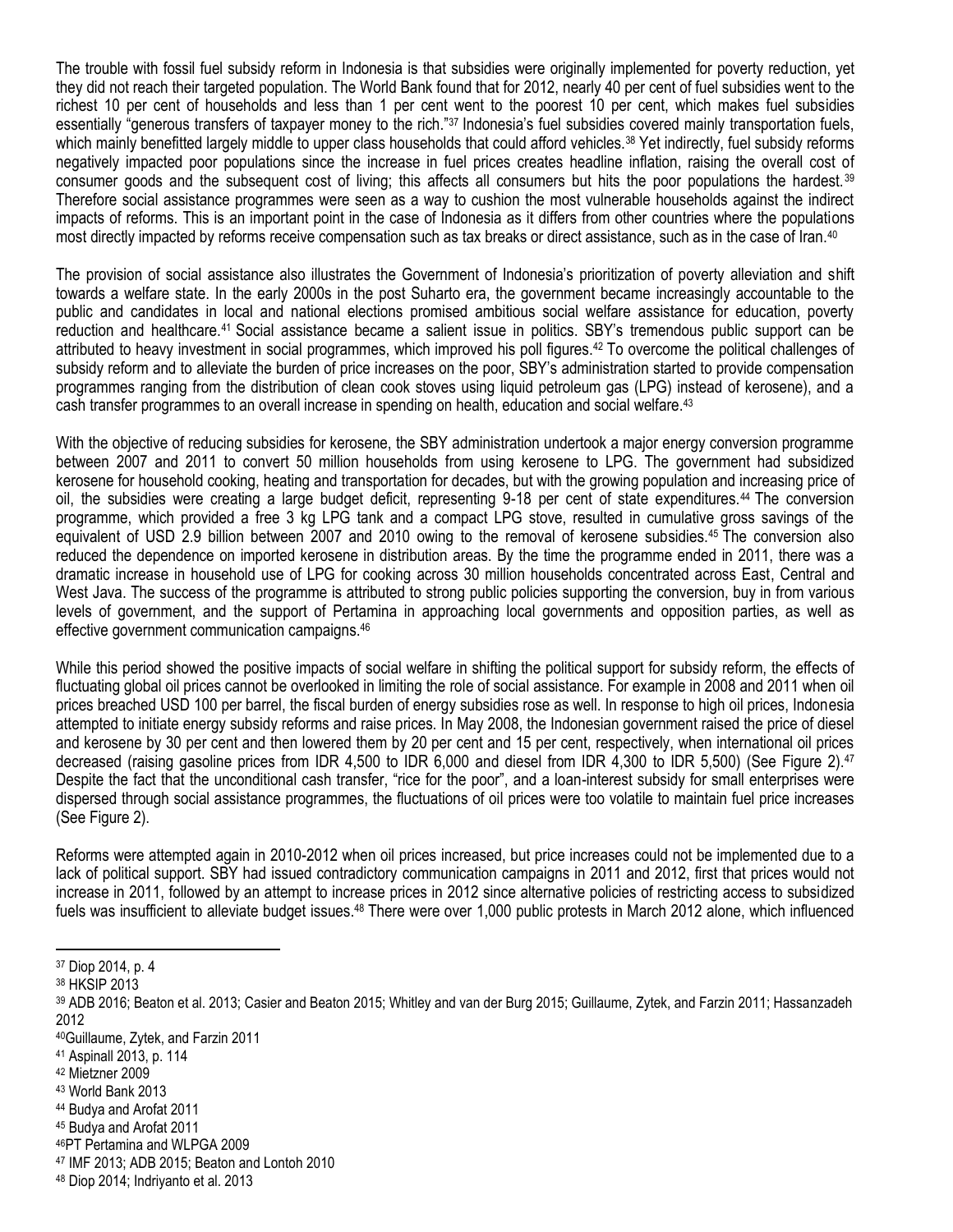the decision of Parliament to overrule the price increase.<sup>49</sup>





**Figure 3: Fuel Subsidies in Indonesia (2006-2015)<sup>51</sup>**



Energy subsidies on imported fuels leave the fiscal policy vulnerable to fluctuations in the global oil price as well as on the currency exchange markets. A weakening of the rupiah means a higher price of energy products on the domestic market and subsequently a higher share of subsidies if domestic prices are not adjusted.<sup>52</sup> This was evident in the 2008 Financial Crisis, when the Indonesian rupiah lost 28 per cent of its value against the dollar between October and November 2008.<sup>53</sup>

 $\overline{a}$ 

<sup>50</sup> Data collected from World Bank data on Indonesia's fuel prices at the pump, source:

[http://beta.data.worldbank.org/indicator/EP.PMP.DESL.CD?locations=ID&view=chart,](http://beta.data.worldbank.org/indicator/EP.PMP.DESL.CD?locations=ID&view=chart) as well as data on crude oil and diesel in the spot market from the EIA, source[: https://www.eia.gov/dnav/pet/pet\\_pri\\_spt\\_s1\\_a.htm.](https://www.eia.gov/dnav/pet/pet_pri_spt_s1_a.htm) Conversions to US\$/barrel were done using the EIA energy conversion calculator[: http://www.eia.gov/kids/energy.cfm?page=about\\_energy\\_conversion\\_calculator-basics#oilcalc.](http://www.eia.gov/kids/energy.cfm?page=about_energy_conversion_calculator-basics#oilcalc)

<sup>49</sup> Indriyanto et al. 2013

<sup>51</sup> Prawuraatmadja 2015

<sup>52</sup> Diop 2014, p. 2

<sup>53</sup> Basri and Rahardja 2011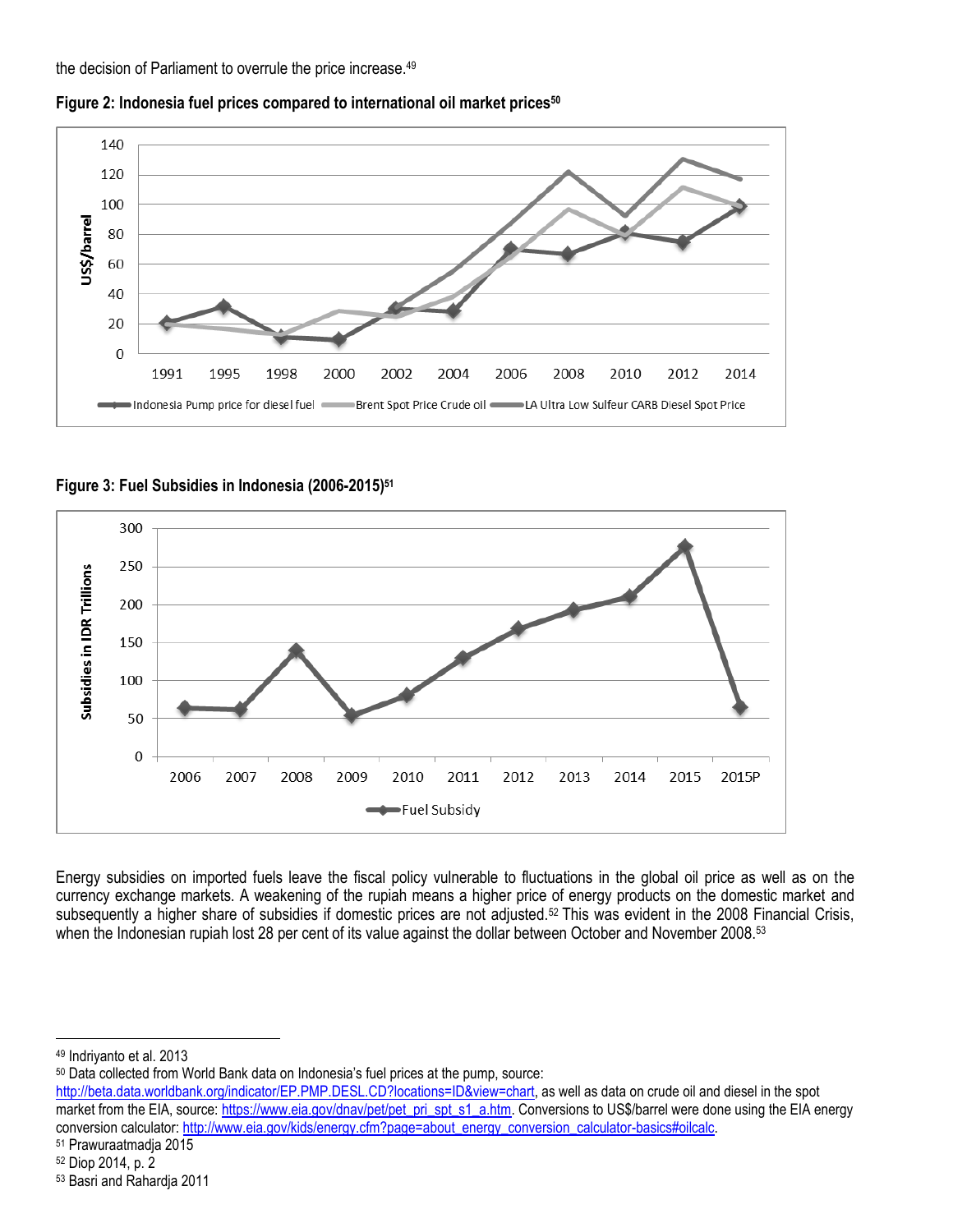

**Figure 4: Fluctuations of subsidies and currency exchange rate<sup>54</sup>**

By 2013, there was a large current account deficit due to imported fuel subsidies, price disparity, oil smuggling and rising global oil prices. In June, the government implemented a fuel price adjustment and gasoline and diesel prices were increased by 33 per cent (gasoline from IDR 4,500/litre to IDR 6,500/litre and diesel from IDR 4,500/litre to IDR 5,500/litre), which generated fiscal savings with subsidy reduction.<sup>55</sup> Price increases resulted from a nearly 3 per cent inflation rate. Thousands of protesters, including labour groups and student groups, staged rallies and burned tires to protest against energy price increases.<sup>56</sup> To compensate poor populations impacted by the price increases and resulting inflation, the SBY government extended an unconditional cash transfer programme to 15.5 million households through post offices using a new Social Protection Card, as well as conditional cash transfer, scholarships and rice subsidies.<sup>57</sup>

These reforms illustrated the importance of political leadership with strong communication campaigns and social assistance programmes to provide a buffer against the indirect effects of fuel subsidy reform. However, the external shock of the fluctuating oil market and currency exchange rate mitigates the effectiveness of subsidy reform because the volatility means the government's purchasing power for oil imports varies—undermining economic stability and a reduced capacity to alleviate budget deficits.

## <span id="page-12-0"></span>*6. Oil market crash and "complete" reforms*

The last series of reforms implemented by the Jokowi administration in 2014 attempted to finalize a complete reform to peg the domestic fuel prices to the global oil market and to remove price controls under the rhetoric of the need to reallocate the budget towards infrastructure investment, particularly in the energy sector. <sup>58</sup> The government received advice from bilateral and multilateral development organisations, such as the World Bank, JICA, ADB, on how to best to redistribute the subsidy budget.<sup>59</sup>

l <sup>54</sup> CEIC data – currently working to obtain data from the 1998-2004 period.

<sup>55</sup> Diop 2014; Teather 2013

<sup>56</sup> Cochrane 2013

<sup>57</sup> Diop 2014; ADB 2015

<sup>58</sup> Tumiwa 2015; Soeseilo 2015; Beaton, Christensen and Lontoh 2015

<sup>59</sup> Qadir and Puguh 2015; Soeseilo 2015; Suseno 2015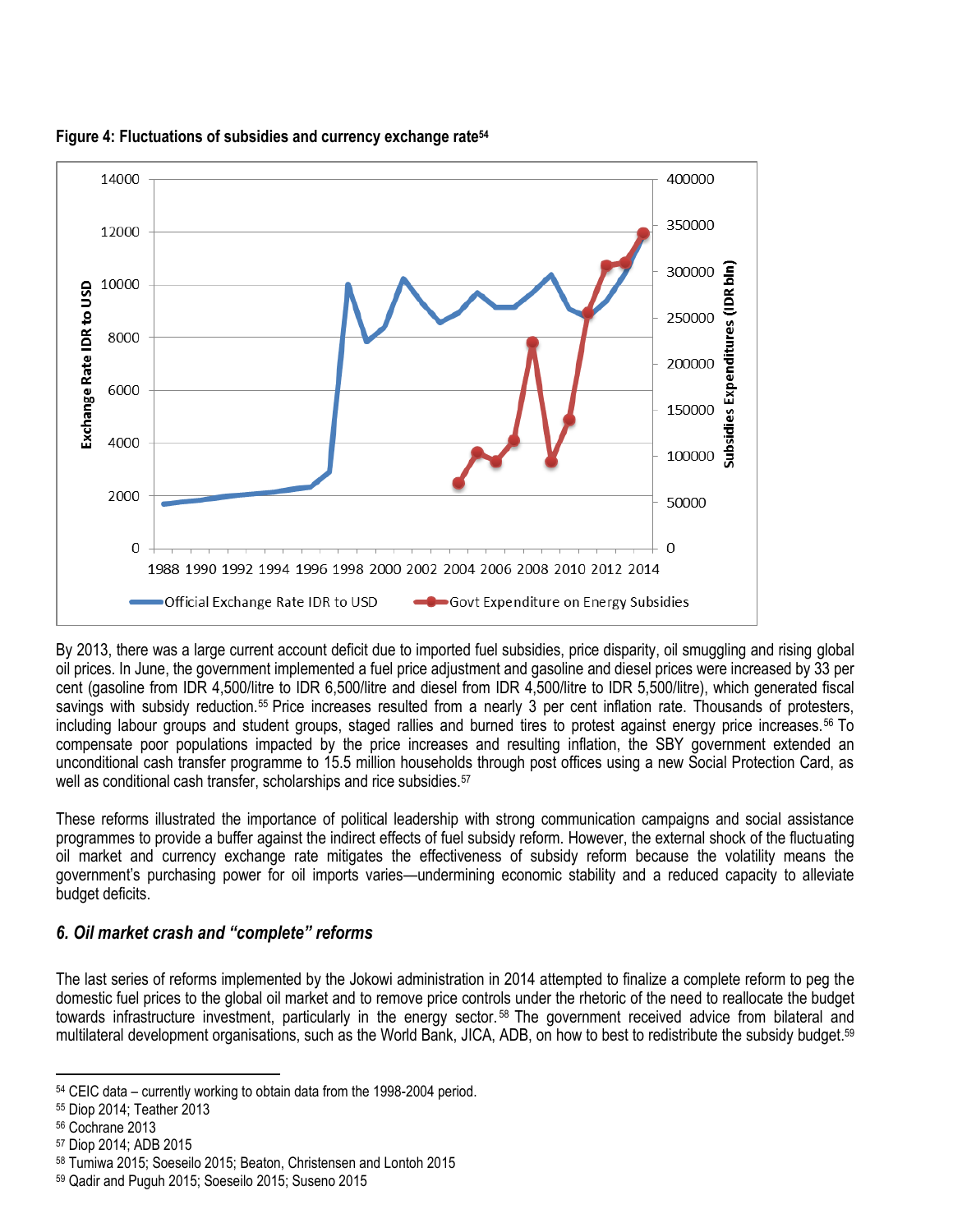The fossil fuel subsidy reforms coincided with the crash of the global oil market. Some scholars argued this was the best moment to introduce reforms since price shocks would be low.<sup>60</sup> However, the reforms were not implemented because the rupiah depreciated to IDR 13,271 against the US dollar, levels not seen since the Asian financial crisis and fall of Suharto.<sup>61</sup> Since the removal of subsidies was already signed into law in 2015, the 2016 budget did not include a budget line for gasoline subsidies, but kept subsidies for 3 kg LPG tanks, diesel and new and renewable forms of energy.<sup>62</sup> Consumer prices stayed the same and the burden of subsidies was transferred to Pertamina, which covered the difference from the production costs and market price of oil.<sup>63</sup> The government did not reimburse Pertamina for losses from price controls during 2015, which amounted to USD 1 billion (IDR 15 trillion).<sup>64</sup> The 2016 budget will need to provide for Pertamina's deficit to prevent it going bankrupt.<sup>65</sup> Since Pertamina is a state-owned enterprise, the government has a fiscal liability to recapitalize it. The fact that the price controls were not fully removed means that the fossil fuel subsidy reform is incomplete. The full removal of fuel subsidies would necessitate the provision of a buffer to guard against the issues of currency exchange fluctuations and changing global oil market prices. This buffer can only be implemented once all price controls are removed.

The major opposition to subsidy reform during this period was launched by Prabowo Subianto—Jokowi's rival in the 2014 elections and the son-in-law of Suharto. <sup>66</sup> His Red-White coalition rejects fuel subsidy reforms on the misleading argument that reforms are unnecessary in the light of low oil market prices and the discourse that reforms will increase poverty.<sup>67</sup> However, their opposition is likely linked to corruption and vested interests from the old KKN regime under Suharto.<sup>68</sup> Furthermore, a 2014 IISD survey revealed that there was a strong majority of the public that was either unaware that the government subsidized fossil fuels, or underestimated the budget allocation for the subsidy.<sup>69</sup> The authors found that public ignorance with regard to fossil fuel subsidies caused by ineffective communication campaigns might correlate with higher public resistance to the fossil fuel subsidy reforms. Overall, public resistance in the lead up to fuel subsidy reform was muted in this period compared with past periods which may also be due to the low oil prices.<sup>70</sup> The Ministry of Energy has increased information dissemination on fluctuations in the energy price to improve communication.<sup>71</sup> The ability of the government to get a fuel subsidy reform passed without public backlash shows a demonstrable evolution in public perception of subsidy reform and a strong potential for removal of price controls. Yet the lack of clear communication and public awareness on subsidy reform, as well as a lack of transparency on the shift of the subsidy burden to Pertamina are disconcerting. Depending how the budget and subsidy issue are resolved will provide further indication of a negative shift in the government's transparency regarding energy policy. This period reflects the necessity of communication campaigns and the limits to social assistance and political leadership reforms in the face of currency market fluctuations.

#### <span id="page-13-0"></span>*8. Discussion*

From Suharto to SBY to Widodo, there was an evolution in fossil fuel subsidy reform policies across the three periods of analysis that help determine the factors contributing to the success and durability of reforms. Success is defined by the ability of the government to raise energy prices without overwhelming public protest and the achievement of economic objectives, such as relieving budgetary deficits, to provide for durable reforms. The relevant factors in the case of Indonesia were: external shocks and economic crises, strong leadership and communication campaigns, and the provision of social assistance. The analysis below will take each factor in turn.

The largest driver of reforms in the case of Indonesia has been economic crises. Volatility in the oil market and currency exchange rate and external economic shocks have had an enormous impact in driving fossil fuel subsidy reforms in Indonesia. Four such shocks included the Asian financial crisis, the shift of Indonesia from a net-exporter to a net-importer of oil in 2004, the 2008 Global Recession and increase in global oil prices, and lastly, the currency exchange rate and depreciation of the rupiah in 2014. These external shocks have created economic crises and massive budget deficits in Indonesia when compounded by subsidies on imported fuels. The shocks have necessitated the Government of Indonesia to implement significant fuel subsidy reforms, even when they were extremely unpopular.<sup>72</sup> While external shocks have played a large role in driving reforms, they

- <sup>63</sup> Witular 2015
- <sup>64</sup> Otto 2015

 $\overline{a}$ 

- <sup>65</sup> Cahyafitri 2015
- <sup>66</sup> Kapoor 2014
- <sup>67</sup> Wikipdr 2014
- <sup>68</sup> Economist 2014; Kapoor 2014
- <sup>69</sup> Pradiptyo et al. 2015
- <sup>70</sup> Kapoor and Suroyo 2015
- <sup>71</sup> Suseno 2015
- <sup>72</sup> Basri 2015a

<sup>60</sup> Renes et al. 2015

<sup>61</sup> Nangoy and Suroyo 2015

<sup>62</sup> APBN 2016, pp. 4-41; Soesilo 2015; Sunandar 2015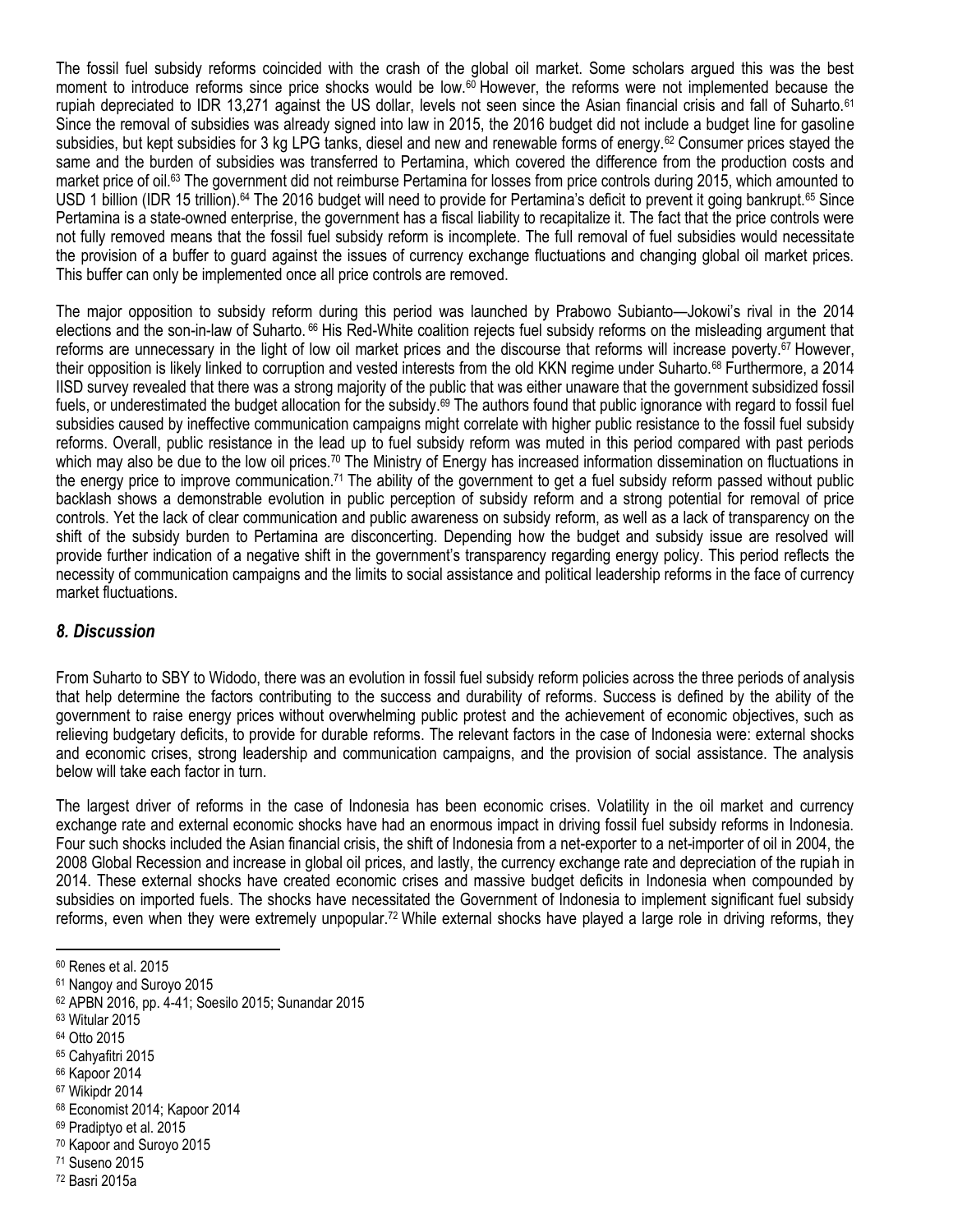also mitigate the effectiveness of reforms in general. Until the price controls are removed and strong macroeconomic policies are implemented to with fiscal buffers, fiscal policy will remain vulnerable to volatility in the oil and currency market, necessitating the revival of subsidies.

The provision of social assistance as a buffer to poor populations against the negative externalities of fuel subsidy reform is the most important factor in its success. It can be considered a necessary condition. Social assistance became increasingly salient in political campaigns and has influenced the expectations of the public in the provision of public goods by the government. The introduction of social welfare has effectively targeted the poorest populations most affected by the negative externalities of fuel price increases and reduced public protest to reforms. While the fuel subsidies are for transportation fuels that benefit vehicle owners, the impacts of energy price hikes are also felt in poor populations through an increase in consumer prices. Therefore, social assistance programmes are felt to be indispensable to offset these negative externalities. The provision of social assistance is arguably the key factor to the success of reforms because they provide a buffer against the rise in fuel prices that negatively impacts the poorest populations. Nevertheless, without effective communication campaigns to disseminate information on these policies, successful reform would not be possible.

Political leadership and effective communication campaigns are a necessary condition of successful fuel subsidy reforms. The political capital of SBY grew tremendously in 2006 and 2009 respectively after the generous provisions of social assistance to compensate for fuel price increases. However, SBY did not administer a clear communication campaign surrounding the 2012 attempted fossil fuel subsidy reforms, and as a result, there were massive public protests against them.<sup>73</sup> In contrast, the Kerosene-to-LPG Conversion programme was accompanied by strong communication campaigns that led to a successful conversion programme in targeted communities. Lastly, under Jokowi's reforms, the IISD study found that lack of support for subsidy reform is linked to limited understanding of the reforms, and information campaigns could improve public support for fuel subsidy reform. These events illustrate that a clear communication strategy is crucial for successful and durable reform.

In closing, the main factors that have led to social acceptability of fossil fuel subsidy reforms include: economic crisis provided the impetus for fuel subsidy reforms, even while mitigating their effectiveness, strong leadership in running clear campaigns of reform, and lastly, the most important factor is the provision of social assistance and political leadership. In terms of economic effectiveness, some of the subsidy reforms have been more successful than others relieving budgetary crises over deficits, which is mainly determined by the currency exchange rates and the prices of the oil market. The social acceptability and durability of the 2005 and 2007 reforms combined with the alleviation of budgetary crises make these two series of reforms the most successful. Other reforms that were eventually retracted do not qualify as successes.

However, the price controls in the 2015 reforms still remain and cannot be considered as a complete fossil fuel subsidy reform. The economic necessity for reforms will be seen over the course of the next year, as Jokowi still needs to cover Pertamina's losses from taking on the costs of subsidies in 2015. The fossil fuel subsidies have continued to increase in 2016.<sup>74</sup> A better solution and full removal of price controls is needed to ameliorate the situation. Lastly, a fiscal buffer system needs to be implemented, in parallel to strong macroeconomic policy, to prevent the repetition of historical subsidy reform cycles as a response to fluctuations in the oil market and currency exchange rates.

## <span id="page-14-0"></span>*9. Conclusions*

Using qualitative case study analysis of fossil fuel subsidy reforms in Indonesia between the Asian financial crisis and recent reforms in 2015, this paper investigated the factors that made successful reform of fossil fuel subsidies possible. Success of reforms is determined by both the achievements of socio-economic benefits and the social acceptance of these reforms. The major factors investigated were external shocks or economic crises, political leadership for reform and communication campaigns, as well as social assistance. The analysis found that economic crises overwhelmingly drove reforms, but strong political leadership and social assistance were the most critical factors in facilitating durable reform in Indonesia–representing strong political and economic policy choices. Two series of fuel subsidy reforms in Indonesia, in 2005 and 2007, were the most successful as they achieved both social acceptability as well as economic objectives of reducing budgetary deficits. The other reforms that reintroduced subsidies following fluctuations in the currency or oil markets would not be qualified as successful as they did not meet the durability requirement.

While Indonesia does not qualify as a country with a wide range of successful reforms or as having had success in removing price controls, it is still an important case as it illustrates the many challenges to implementing fossil fuel subsidy reform in a developing country.

 $\overline{\phantom{a}}$ 

<sup>73</sup> Indriyanto et al. 2013

<sup>74</sup> GSI 2016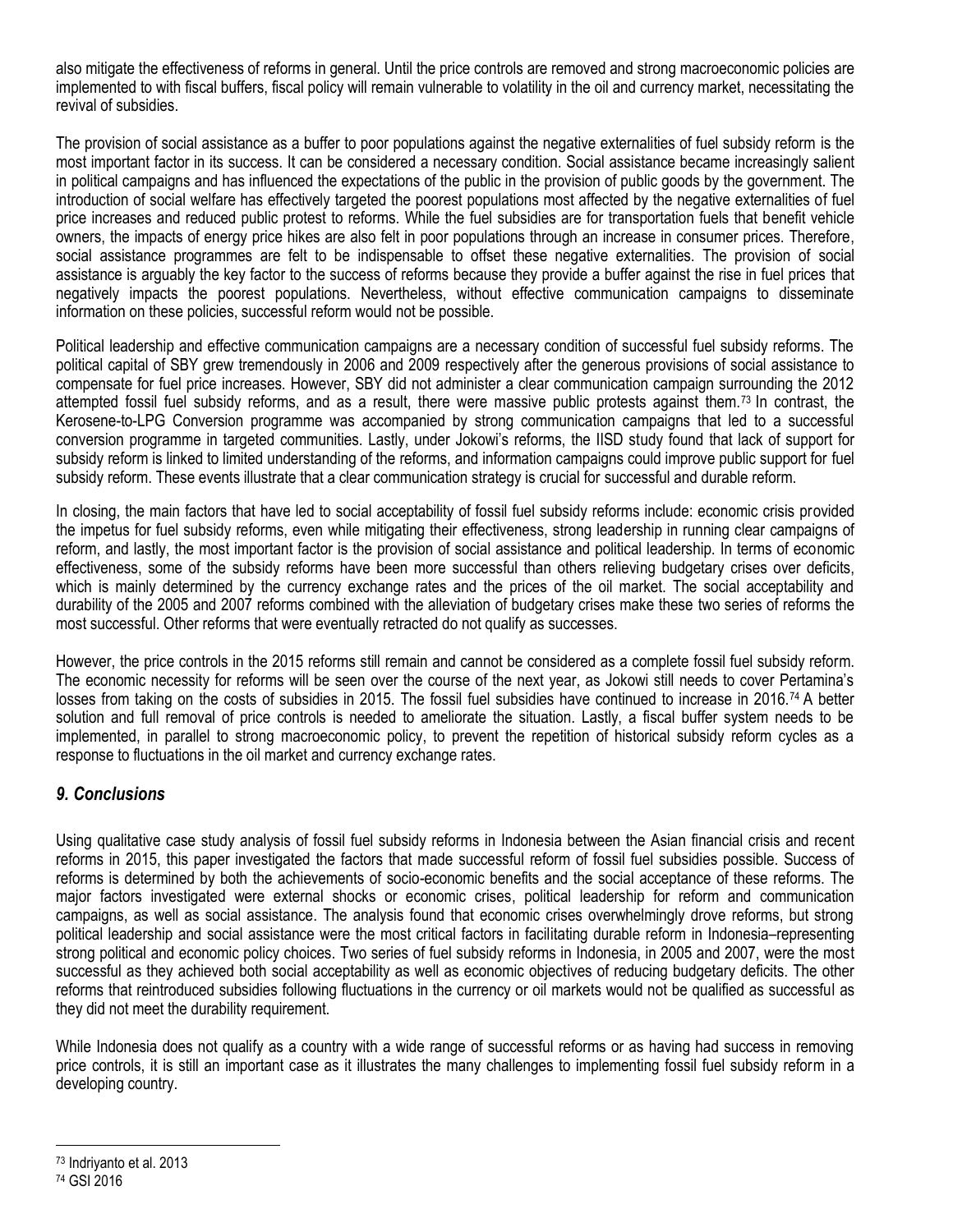# <span id="page-15-0"></span>**REFERENCES**

- ADB (2015). *Fossil fuel subsidies in Indonesia: Trends, impacts and reforms*. ADB: Manila.
- ———. (2016). *Fossil fuel subsidies in Asia: trends, impacts, and reforms—Integrative report*. ADB: Manila.
- Aldy, J. (2013). Proposal 5: Eliminating Fossil Fuel Subsidies, In 15 Ways to Rethink the Federal Budget. The Hamilton Project. Brookings Institute: Washington, D.C.
- APBN (2016). Book II Financial Notes Along with the State Budget 2016/Buku II Nota Keuangan Beserta Anggaran Pendapatan dan Belanja Negara 2016. Republik Indonesia: Jakarta.
- Arze del Granado, J., Coady, D., & Gillingham, R. (2010). *The Unequal Benefits of Fuel Subsidies: A Review of Evidence for Developing Countries*. IMF: Washington, D.C.
- Aspinall, E. (2013). Popular Agency and Interests in Indonesia's Democratic Transition and Consolidation. *Indonesia* 96: 11–32.
- Aswicahyono, H., Bird, K. and H. Hill (2009). Making Economic Policy in Weak, Democratic, Post-crisis States: An Indonesian Case Study. *World Development* 37(2): 354-370.
- Bacon, K. & Kojima, M. (2006). *Coping with higher oil prices*. World Bank: Washington D.C.
- Basri, M.C. (2015a). Do Bad Times Make Good Economic Policy? Managing Indonesia's Economy in a Globalized World, presentation at the Harvard Kennedy School Ash Center, 14 October, Cambridge, MA.
- ———. (2015b). Interview 23 September, Harvard Kennedy School, Cambridge, MA.
- Basri, M. C. and H. Hill (2004). Ideas, Interests and Oil Prices: The Political Economy of Trade Reform During Soeharto's Indonesia. *The World Economy* 27 (5): 633–655
- Basri, M. C. and S. Rahardja (2011). 'Mild Crisis, Half Hearted Fiscal Stimulus: Indonesia During the GFC', in Ito, T. and F. Parulian (eds.), Assessment on the Impact of Stimulus, Fiscal Transparency and Fiscal Risk. ERIA Research Project Report 2010-01, pp.169-211.
- Beaton, C., Gerasimchuk, I., Laan, T., Lang, K., Vis-Dunbar, D., and P. Wooders (2013) A guidebook to fossil-fuel subsidy reform: For policy-makers in Southeast Asia. IISD: Geneva.
- Beaton, C. and L. Lontoh (2010) Lessons learned from Indonesia's attempts to reform fossil-fuel subsidies. IISD: Jakarta / Geneva.
- Beaton, C. Christensen, L.T., and L. Lontoh (2015). *An input to Indonesian fuel price system reforms.* IISD: Geneva.
- Beaton, C., Lontoh, L, and M. Wai-Poi (forthcoming). Indonesia, In *Politics of Fossil Fuel Subsidies*, G. Inchauste and D. Victor (Eds). Draft chapter.
- Bridle, R. and Kitson (2014). *The impact of fossil-fuel subsidies on renewable electricity generation*. IISD: Geneva
- Budya, H. and M.Y. Arofat (2011). Providing cleaner energy access in Indonesia through the megaproject of kerosene conversion to LPG. *Energy Policy* 39 (12): 7575-7586.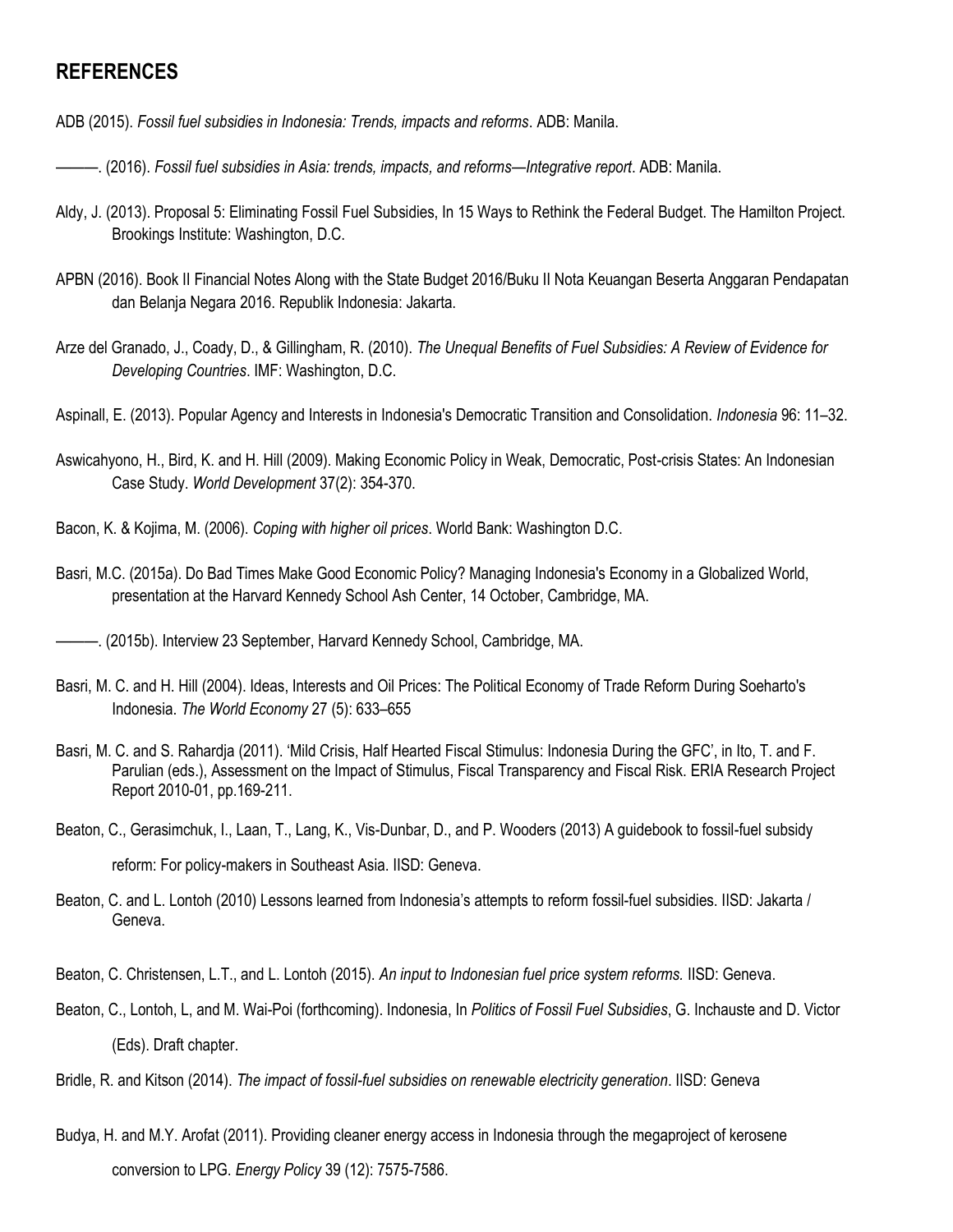Cahyfitri, R. (2015). Govt to cover Pertamina's losses from fuel sales. *Jakarta Post*, October 1.

Casier, L. and C. Beaton (2015). Fossil-fuel subsidy reform and higher fuel prices in Indonesia: Impacts and expectations. GSI/IISD: Geneva.

Checkel, J.A. (2006). Tracing Causal Mechanisms. *International Studies Review* 8(2): 362-370.

Cochrane, J. (2013). Crowds Protest as Indonesian Lawmakers Raise Fuel Prices. *NYT*, 17 June.

Collier, D. (2011). Understanding Process Tracing. *Political Science & Politics, 44*(04): 823–830.

Differ Group (2012). The Indonesian electricity system—a brief overview. DIFFER: Jakarta.

Diop, N. (2014). Why is reducing energy subsidies a prudent, fair, and transformative policy for Indonesia? *Economic Premise* March, 136. World Bank: Washington, D.C.

Drazen, A. and V. Grilli (1993). The benefit of crises for economic reforms*. The American Economic Review* 83(3): 598.

- Economist (2014). The empire strikes back. *Economist*, 4 October.
- EIA (2014). Indonesia analysis- overview. EIA: Washington, D.C.
- GSI (2014). The impact of fossil fuel subsidies on renewable electricity generation. GSI/IISD: Geneva.
- ———. (2016). Indonesia Energy Subsidy Briefing, September. GSI/IISD: Geneva.

Government of Indonesia (1945). *The 1945 Constitution of the Republic of Indonesia.* 

Guillaume, D., R. Zytek, and M. R. Farzin (2011). *Iran: The Chronicles of the Subsidy Reform*. IMF: Washington, DC.

Hassanzadeh, E. (2012). *Recent Developments in Iran's Subsidy Reforms*. GSI/IISD: Geneva.

Hill, H. (2013). The political economy of policy reform: Insights from Southeast Asia. *Asian Development Review* 30(1): 108-130.

- HKSIP (Harvard Kennedy School Indonesia Program) (2013). *The sum is greater than the parts: Doubling shared prosperity in Indonesia through local and global integration*. Gramedia Pustaka Utama: Jakarta.
- IEA (2015). Fossil fuel subsidy database. World Energy Outlook 2015. IEA: Paris.
- IEA/OECD and the World Bank (2009). The scope of fossil fuel subsidies in 2009 and a roadmap for phasing out fossil fuel subsidies. An IEA, OECD and World Bank Joint Report prepared for the G20 Summit, Seoul, 11-12 November 2010. IEA: Paris.

IMF (2013). Case studies on energy subsidy reform: Lessons and implications. IMF: Washington, D.C.

Indriyanto, A. et al. (2013). Fossil-Fuel Subsidy Reform in Indonesia: A review of government communications in 2012. IISD: Geneva/Jakarta.

Kapoor, K. (2014). Indonesia inaugurates parliament likely to curb Widodo's reforms. *Reuters*, 1 October.

Kapoor, K. and G. Suroyo (2015). In victory for Widodo, Indonesia parliament backs direct regional vote. *Reuters*, 20 January.

Mietzner, M. (2009). *Indonesia's 2009 election: Populism, dynasties and the consolidation of the party system*. Analysis for Lowy Institute for International Policy.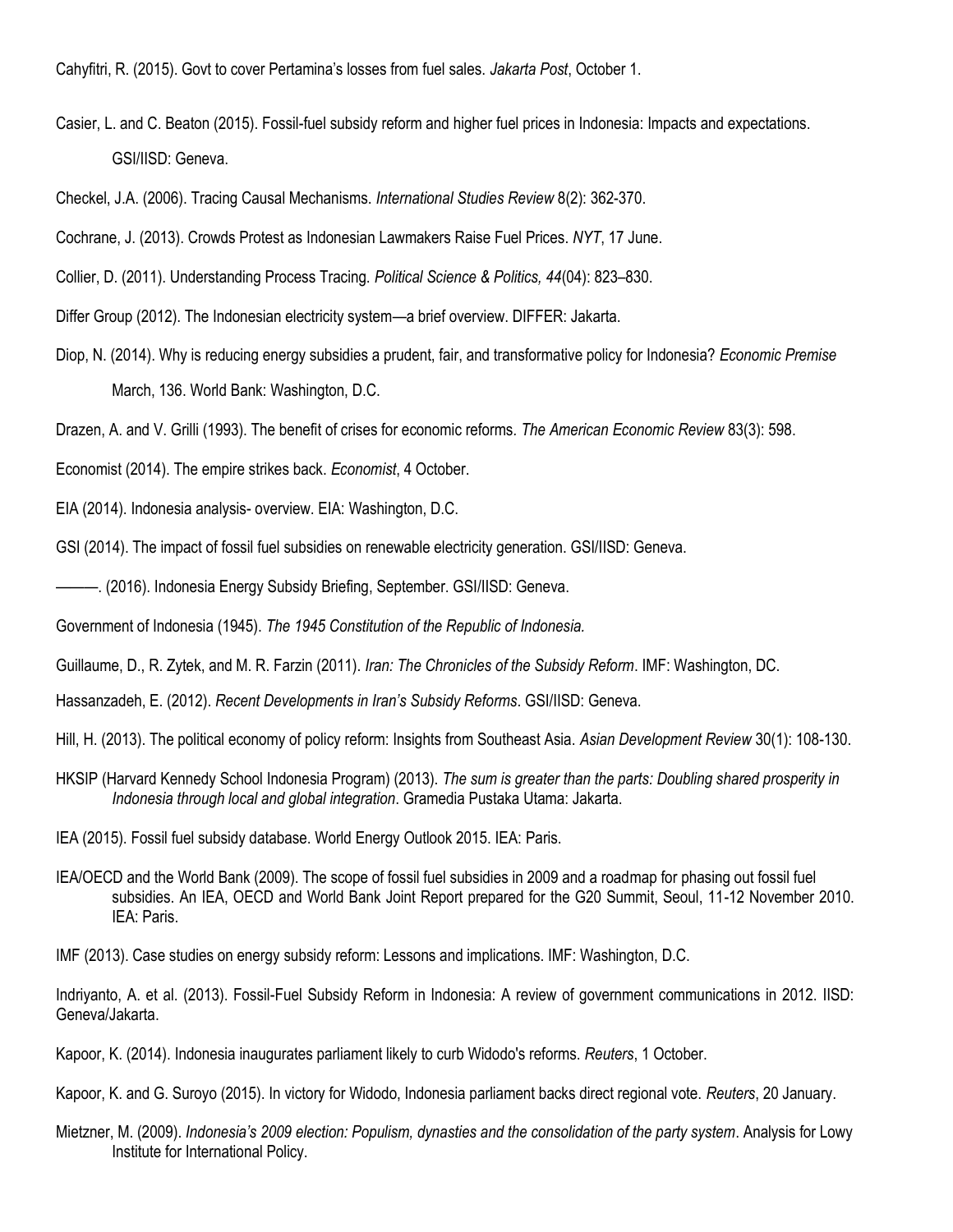Mydans, S. (1998). The fall of Suharto: The Overview; Suharto, besieged, steps down after 32-year rule in Indonesia. *New York Times*, 21 May.

- Nangoy, F. and G. Suroyo (2015). UPDATE 2-Indonesia's rupiah hits 17-yr low, c.bank to intervene if needed. *Jakarta Post*, 4 June.
- Odugbemi, S. and T. Jacobson (Eds.) (2008). *Governance reform under real-world conditions: Citizens, Stakeholders, and Voice*. World Bank: Washington, D.C.
- Otto, B. (2015). Indonesia's Pertamina Fuel-Sale Losses Hit \$1 Billion. *Wall Street Journal*, September 25.
- PBS (2014). The Crash: Timeline of the Panic.
- Pisani, E. (2014). *Indonesia, Etc*. W.W. Norton: New York.
- Pradiptyo, R. Wirotomo, A., Adisasmita, A. and Y.H. Permana (2015) *The role of information perception of fossil fuel subsidy reform: Evidence from Indonesia*. IISD/GSI: Geneva.
- PT Pertamina and WLPGA (2009). Kerosene to LP Gas Conversion Programme in Indonesia. Pertamina: Jakarta.

Qadir, Muchsin and Pak Puguh (2015). World Bank, Interview 7 August, Jakarta, Indonesia.

Renes, K. et al (2015). Low oil prices: An opportunity for fuel subsidy reform. Columbia Center on Global Energy Policy, SIPA: New York.

Sanger, D.E. (1998). International Business; U.S. Warning to Indonesia: Comply on Aid. *New York Times*, January 8.

Sangsubhan, K. and M.C. Basri (2012). Global Financial Crisis and ASEAN: Fiscal Policy Response in the Case of Thailand and Indonesia. *Asian Economic Policy Review* 7: 248-269.

Soesastro, M.H. (1989). The political economy of deregulation in Indonesia. *Asian Survey* 29(9): 853-369.

Soesilo, T. (2015). Project Director for Energy Sector, ESDM, Interview 29 July, Jakarta, Indonesia.

- Sunandar (2015). BAPPENAS, Interview 11 August, Jakarta, Indonesia.
- Suseno (2015). Performance Management Unit, ESDM, Interview 6 August, Jakarta, Indonesia.
- Teather, E. (2013). How to think about the fuel price hike in Indonesia? *Jakarta Post*, 3 June.
- Thee, K.W. (2012). Indonesia's Economy Since Independence. ISEAS–Yusof Ishak Institute: Singapore.
- Tumiwa, F. (2015). IESR Executive Director, Interview 10 August, Jakarta, Indonesia.
- WEF (2009). Lessons drawn from reforms of energy subsidies. WEF: Geneva.
- Whitley, S. (2013). *Time to change the game: Fossil fuel subsides and climate*. ODI: London.
- Whitley S. and L. van der Burg (2015). *Fossil Fuel Subsidy Reform in Sub-Saharan Africa: From Rhetoric to Reality.* New Climate Economy, London and Washington, DC
- Wicaksono, A. (2015). Interview 6 August, Jakarta, Indonesia.
- Witular, R. (2015). No reform in fuel subsidies, Jokowi just forces others to pay the tab. *Jakarta Post*, July 31.
- Wikipdr (2014). "Red-White" Blast Reallocation Fuel Subsidy, Prepare "Hak Angket". *Wikipdr.org*, 14 November.